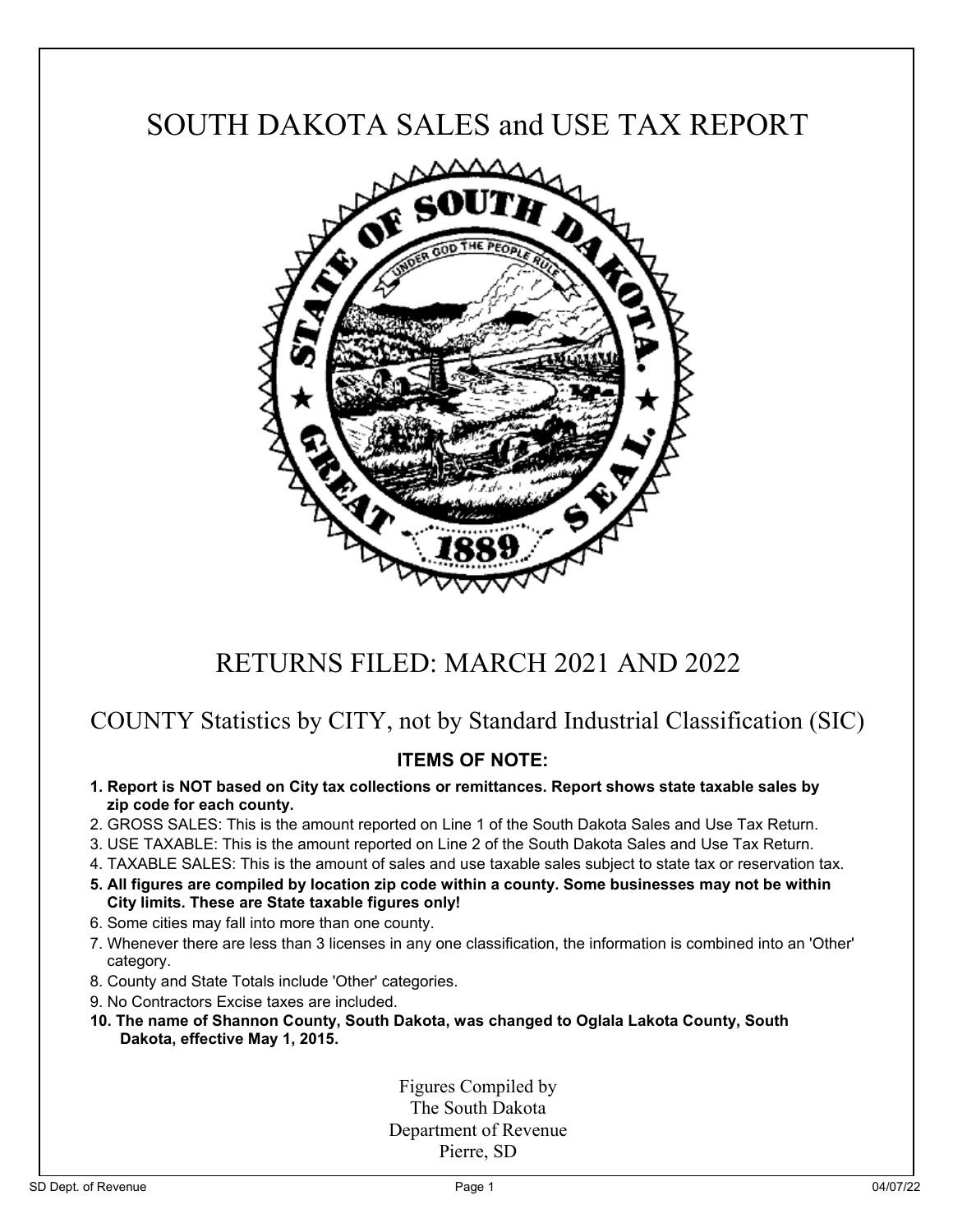|                             |                           |                  | Returns Filed: March 2021 and 2022 |                     |                  |                      |                    |
|-----------------------------|---------------------------|------------------|------------------------------------|---------------------|------------------|----------------------|--------------------|
|                             | 2021                      | 2021             | *2021                              | 2022                | 2022             | *2022                | $*$ % of<br>Change |
| Description                 | <b>Gross Sales</b>        | Use Taxable      | <b>Taxable Sales</b>               | <b>Gross Sales</b>  | Use Taxable      | <b>Taxable Sales</b> |                    |
| County: <b>AURORA</b>       |                           |                  |                                    |                     |                  |                      |                    |
| Plankinton                  | 2,498,268.10              | 12,888.29        | 879,857.32                         | 4,915,591.69        | 12,062.14        | 1,175,883.32         | 33.6%              |
| Stickney                    | 3,492,348.02              | 6,488.24         | 343,537.28                         | 2,205,522.16        | 2,343.31         | 373,727.79           | 8.8%               |
| White Lake                  | 780,548.04                | 5,297.93         | 246,635.43                         | 763,672.25          | 8,971.82         | 206,549.05           | $-16.3%$           |
| Ttl for AURORA              | 6,771,164.16              | 24,674.46        | 1,470,030.03                       | 7,884,786.10        | 23,377.27        | 1,756,160.16         | 19.5%              |
| County: BEADLE              |                           |                  |                                    |                     |                  |                      |                    |
| Cavour                      | 1,955,746.64              | 2,857.88         | 214,762.03                         | 1,581,330.37        | 2,474.61         | 59,692.96            | $-72.2%$           |
| <b>Hitchcock</b>            | 81,131.89                 | 24,876.85        | 74,295.00                          | 556,390.32          | 27,848.60        | 129,705.04           | 74.6%              |
| Huron                       | 111,485,407.28            | 976,404.96       | 23,869,183.95                      | 147,838,498.95      | 1,100,860.19     | 26,632,917.62        | 11.6%              |
| Wessington                  | 594,705.89                | 909.54           | 270,219.88                         | 755,974.99          | 1,029.86         | 255,635.72           | $-5.4%$            |
| Wolsey                      | 746,770.69                | 2,423.33         | 252,990.58                         | 1,316,041.28        | 3,286.03         | 307,309.48           | 21.5%<br>$-12.5%$  |
| Yale<br>Other               | 1,304,657.79<br>58,881.52 | 7,018.90         | 63,026.15<br>63,686.32             | 80,787.30           | 5,530.42         | 55,173.46            | 28.5%              |
|                             |                           | 6,557.85         |                                    | 68,144.18           | 15,493.91        | 81,836.26            |                    |
| Ttl for BEADLE              | 116,227,301.70            | 1,021,049.31     | 24,808,163.91                      | 152, 197, 167.38    | 1,156,523.62     | 27,522,270.54        | 10.9%              |
| County: BENNETT             |                           |                  |                                    |                     |                  |                      |                    |
| Allen                       | 9,016.50                  | 0.00             | 9,016.50                           | 20,311.63           | 0.00             | 19,728.87            | 118.8%             |
| Martin                      | 4,472,473.55              | 31,547.41        | 3,013,035.10                       | 4,259,702.18        | 55,814.91        | 2,788,439.42         | $-7.5%$            |
| Other                       | N/A                       | N/A              | N/A                                | N/A                 | N/A              | N/A                  | N/A                |
| Ttl for BENNETT             | 4,481,490.05              | 31,547.41        | 3,022,051.60                       | 4,280,513.81        | 55,814.91        | 2,808,668.29         | $-7.1%$            |
| County: BON HOMME           |                           |                  |                                    |                     |                  |                      |                    |
| Avon                        | 796,951.26                | 23,037.49        | 557,143.87                         | 1,174,306.06        | 43,266.00        | 784,778.21           | 40.9%              |
| Scotland                    | 1,740,581.46              | 103,349.54       | 831,954.84                         | 3,161,417.88        | 81,842.25        | 639,290.87           | $-23.2%$           |
| Springfield                 | 2,011,292.04              | 7,989.92         | 695,069.20                         | 2,252,369.59        | 12,321.97        | 663,958.32           | $-4.5%$            |
| Tabor                       | 2,381,180.49              | 56,901.35        | 1,196,025.53                       | 3,979,226.26        | 100,497.58       | 1,219,762.01         | 2.0%<br>8.8%       |
| Tyndall<br>Other            | 3,539,055.19<br>N/A       | 12,190.90<br>N/A | 1,199,497.28<br>N/A                | 3,553,520.57<br>N/A | 24,937.57<br>N/A | 1,304,598.07<br>N/A  | N/A                |
| Ttl for BON HOMME           | 10,469,095.04             | 203,469.20       | 4,479,690.72                       | 14,120,840.36       | 262,865.38       | 4,612,387.48         | 3.0%               |
|                             |                           |                  |                                    |                     |                  |                      |                    |
| County: BROOKINGS<br>Aurora | 19,861,595.36             | 844,069.64       | 1,165,487.39                       | 42,156,806.07       | 934,820.18       | 1,104,282.03         | $-5.3%$            |
| <b>Brookings</b>            | 96,076,205.08             | 1,458,001.44     | 45,348,994.35                      | 96,851,116.01       | 3,359,133.96     | 46,515,066.58        | 2.6%               |
| <b>Bruce</b>                | 232,751.38                | 17,952.63        | 217,186.98                         | 238,205.17          | 16,594.90        | 198,046.35           | $-8.8%$            |
| Elkton                      | 3,879,066.75              | 37,820.26        | 661,613.78                         | 4,070,354.34        | 395,556.16       | 951,094.41           | 43.8%              |
| Sinai                       | 313,901.67                | 0.00             | 20,210.58                          | 699,267.91          | 0.00             | 18,475.24            | $-8.6%$            |
| Volga                       | 4,457,515.48              | 18,576.79        | 1,589,863.85                       | 4,794,948.26        | 28,858.40        | 1,890,269.93         | 18.9%              |
| White                       | 852,071.92                | 52,503.86        | 341,763.83                         | 1,045,209.85        | 301,364.59       | 617,093.35           | 80.6%              |
| Other                       | 1,322,522.83              | 3,888.74         | 326,664.28                         | 1,065,299.61        | 6,821.55         | 342,199.35           | 4.8%               |
| Ttl for BROOKINGS           | 126,995,630.47            | 2,432,813.36     | 49,671,785.04                      | 150,921,207.22      | 5,043,149.75     | 51,636,527.24        | 4.0%               |
| County: <b>BROWN</b>        |                           |                  |                                    |                     |                  |                      |                    |
| Aberdeen                    | 236,434,419.11            | 9,053,859.78     | 68,200,805.68                      | 205,914,365.33      | 4,698,571.22     | 63,805,262.97        | $-6.4%$            |
| Bath                        | 878,790.14                | 10,869.43        | 360,132.12                         | 932,452.75          | 1,280.45         | 316,138.70           | $-12.2%$           |
| Claremont                   | 21,310.55                 | 0.00             | 18,148.23                          | 1,587.50            | 0.00             | 1,587.50             | $-91.3%$           |
| Columbia                    | 215,287.94                | 1,900.02         | 52,202.51                          | 166,268.65          | 226.66           | 38,458.15            | $-26.3%$           |
| Frederick                   | 200,297.82                | 1,470.17         | 184,776.86                         | 177,631.01          | 2,136.21         | 150,431.93           | $-18.6%$           |
| Groton                      | 3,544,126.78              | 88,311.55        | 1,888,590.01                       | 4, 131, 174. 32     | 263,382.71       | 2,130,514.62         | 12.8%              |
| Hecla                       | 1,170,319.15              | 10,252.10        | 234,884.86                         | 1,349,670.06        | 1,982.81         | 266,045.25           | 13.3%              |
| Mansfield                   | 1,870.48                  | 0.00             | 1,870.48                           | 9,309.23            | 0.00             | 9,309.23             | 397.7%             |
| Stratford                   | 201,924.01                | 1,943.97         | 164,879.24                         | 626,712.01          | 11,055.02        | 260,548.79           | 58.0%              |
| Warner                      | 1,221,199.30              | 41,527.63        | 204,319.20                         | 1,728,756.56        | 47,366.86        | 224,911.45           | 10.1%              |
| Westport                    | 214,856.42                | 22,655.28        | 208,077.87                         | 273,116.21          | 24,206.24        | 123,614.15           | $-40.6%$           |
| Other                       | 869,827.22                | 12,884.79        | 737,690.32                         | 767,860.49          | 8,268.92         | 515,946.97           | $-30.1%$           |
| Ttl for BROWN               | 244,974,228.93            | 9,245,674.72     | 72,256,377.38                      | 216,078,904.12      | 5,058,477.10     | 67,842,769.71        | $-6.1%$            |
| County: BRULE               |                           |                  |                                    |                     |                  |                      |                    |
| Chamberlain                 | 9,992,434.52              | 88,712.82        | 4,450,298.79                       | 14,724,251.01       | 79,679.27        | 5,159,578.46         | 15.9%              |
| Kimball                     | 3,847,601.59              | 257,114.40       | 1,808,983.87                       | 7,547,293.51        | 75,773.98        | 2,944,205.49         | 62.8%              |
| Pukwana                     | 409,067.72                | 1,225.33         | 140,868.83                         | 480,031.72          | 1,179.21         | 136,610.66           | $-3.0%$            |
| Other                       | 8,482.99                  | 156,014.00       | 164,496.99                         | 43,159.61           | 28,879.35        | 72,038.96            | $-56.2%$           |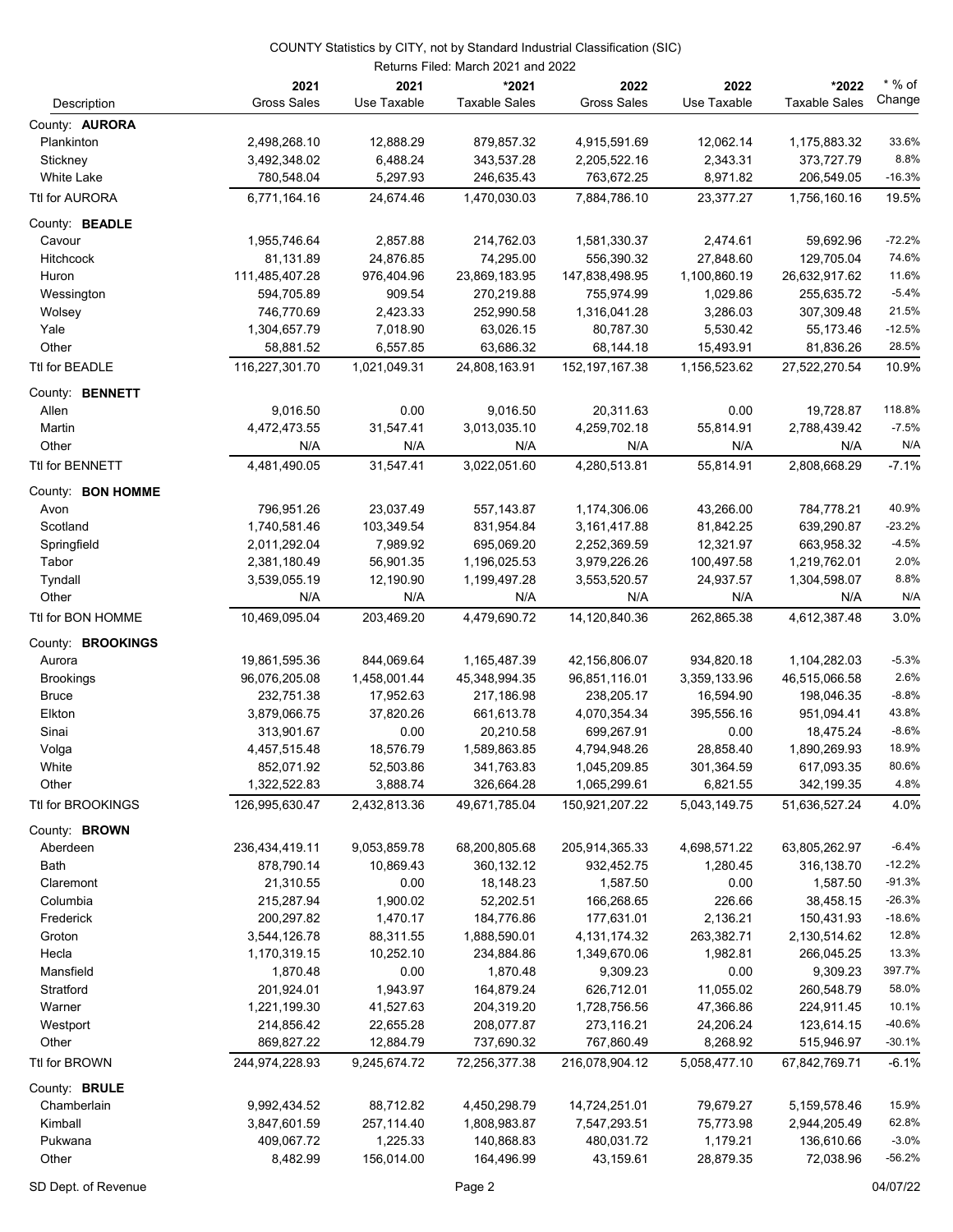|                         |                            | Returns Filed: March 2021 and 2022 |                               |                            |                     |                               |                    |  |
|-------------------------|----------------------------|------------------------------------|-------------------------------|----------------------------|---------------------|-------------------------------|--------------------|--|
| Description             | 2021<br><b>Gross Sales</b> | 2021<br>Use Taxable                | *2021<br><b>Taxable Sales</b> | 2022<br><b>Gross Sales</b> | 2022<br>Use Taxable | *2022<br><b>Taxable Sales</b> | $*$ % of<br>Change |  |
| Ttl for BRULE           | 14,257,586.82              | 503,066.55                         | 6,564,648.48                  | 22,794,735.85              | 185,511.81          | 8,312,433.57                  | 26.6%              |  |
| County: BUFFALO         |                            |                                    |                               |                            |                     |                               |                    |  |
| Fort Thompson           | 491,959.34                 | 224.75                             | 280,398.65                    | 530,620.27                 | 909.46              | 294,900.11                    | 5.2%               |  |
| Other                   | 26,200.00                  | 0.00                               | 26,200.00                     | N/A                        | N/A                 | N/A                           | N/A                |  |
| Ttl for BUFFALO         | 518,159.34                 | 224.75                             | 306,598.65                    | 620,140.00                 | 909.46              | 384,419.84                    | 25.4%              |  |
| County: BUTTE           |                            |                                    |                               |                            |                     |                               |                    |  |
| <b>Belle Fourche</b>    | 21,561,966.85              | 207,136.13                         | 9,510,983.22                  | 26,303,662.64              | 224,356.76          | 11,102,508.51                 | 16.7%              |  |
| Newell                  | 2,560,371.64               | 15,314.65                          | 2,058,398.42                  | 2,700,179.58               | 19,503.07           | 1,990,842.75                  | $-3.3%$            |  |
| Nisland                 | 135,579.79                 | 20.87                              | 132,895.63                    | 91,609.97                  | 51.40               | 88,646.19                     | $-33.3%$           |  |
| Vale                    | 139,531.03                 | 0.00                               | 135,849.94                    | 1,349,927.07               | 390.00              | 69,526.25                     | $-48.8%$           |  |
| Other                   | N/A                        | N/A                                | N/A                           | N/A                        | N/A                 | N/A                           | N/A                |  |
| Ttl for BUTTE           | 24,425,099.54              | 222,471.65                         | 11,854,802.94                 | 30,896,772.65              | 244,301.23          | 13,364,829.30                 | 12.7%              |  |
| County: <b>CAMPBELL</b> |                            |                                    |                               |                            |                     |                               |                    |  |
| Herreid                 | 2,363,604.92               | 33,910.75                          | 591,365.55                    | 7,283,705.88               | 11,043.82           | 1,124,011.51                  | 90.1%              |  |
| Mound City              | 556,777.07                 | 9,010.66                           | 36,956.76                     | 904,834.66                 | 21,891.76           | 43,639.29                     | 18.1%              |  |
| Pollock                 | 1,084,749.75               | 67,563.34                          | 190,335.43                    | 1,651,757.42               | 11,133.77           | 147,398.06                    | $-22.6%$           |  |
| Other                   | 64,141.62                  | 0.00                               | 1,886.79                      | N/A                        | N/A                 | N/A                           | N/A                |  |
| Ttl for CAMPBELL        | 4,069,273.36               | 110,484.74                         | 820.544.53                    | 9,878,966.96               | 44,069.35           | 1,315,781.80                  | 60.4%              |  |
| County: CHARLES MIX     |                            |                                    |                               |                            |                     |                               |                    |  |
| Dante                   | 31,825.05                  | 156.75                             | 19,021.75                     | 183,048.69                 | 583.74              | 67,274.46                     | 253.7%             |  |
| Geddes                  | 1,504,412.62               | 1,390.86                           | 155,992.61                    | 2,817,442.46               | 449.80              | 119,348.73                    | $-23.5%$           |  |
| Lake Andes              | 2,019,845.28               | 21,698.22                          | 1,193,468.04                  | 2,670,007.45               | 14,450.63           | 1,357,826.38                  | 13.8%              |  |
| Pickstown               | 395,291.25                 | 313.92                             | 166,494.48                    | 373,661.90                 | 336.96              | 190,835.13                    | 14.6%              |  |
| Platte                  | 10,377,246.54              | 128,843.08                         | 4,474,144.76                  | 15, 194, 515. 24           | 356,724.41          | 4,353,665.54                  | $-2.7%$            |  |
| Wagner                  | 5,483,925.60               | 65,683.85                          | 3,319,262.61                  | 6,129,666.49               | 224,283.35          | 3,600,831.88                  | 8.5%               |  |
| Other                   | 136,822.97                 | 2,174.25                           | 116,185.26                    | 101,747.74                 | 656.69              | 82,378.64                     | $-29.1%$           |  |
| Ttl for CHARLES MIX     | 19,949,369.31              | 220,260.93                         | 9,444,569.51                  | 27,470,089.98              | 597,485.59          | 9,772,160.76                  | 3.5%               |  |
| County: CLARK           |                            |                                    |                               |                            |                     |                               |                    |  |
| <b>Bradley</b>          | 211,752.23                 | 165.76                             | 148,932.78                    | 226,172.87                 | 574.89              | 136,011.64                    | $-8.7%$            |  |
| Carpenter               | 200,204.92                 | 36,423.73                          | 221,075.59                    | 294,078.45                 | 85,990.29           | 378,853.24                    | 71.4%              |  |
| Clark                   | 5, 184, 342.87             | 24,621.61                          | 2,280,204.69                  | 4,852,491.33               | 28,809.59           | 2,838,685.02                  | 24.5%              |  |
| Garden City             | 37,617.05                  | 3,318.00                           | 23,226.09                     | 1,217,454.35               | 0.00                | 56,894.48                     | 145.0%             |  |
| Raymond                 | 0.00                       | 119,486.90                         | 119,486.90                    | 0.00                       | 32,922.01           | 32,922.01                     | $-72.4%$           |  |
| Vienna                  | 173,111.63                 | 256.00                             | 80,842.57                     | 107,403.03                 | 252.00              | 77,721.60                     | $-3.9%$            |  |
| <b>Willow Lake</b>      | 3,116,966.36               | 15,901.95                          | 309,536.34                    | 3,680,852.94               | 63,128.71           | 836,341.06                    | 170.2%             |  |
| Other                   | 41,614.21                  | 65.72                              | 4,432.67                      | 83,021.02                  | 3,265.86            | 15,523.38                     | 250.2%             |  |
| Ttl for CLARK           | 8,965,609.27               | 200,239.67                         | 3,187,737.63                  | 10,461,473.99              | 214,943.36          | 4,372,952.43                  | 37.2%              |  |
| County: CLAY            |                            |                                    |                               |                            |                     |                               |                    |  |
| Beresford               | 25,011.92                  | 0.00                               | 2,757.92                      | 151,533.49                 | 0.00                | 149,670.48                    | 5326.9%            |  |
| <b>Burbank</b>          | 120,410.11                 | 0.00                               | 114,268.11                    | 187,227.21                 | 0.00                | 153,538.23                    | 34.4%              |  |
| Irene                   | 933,363.98                 | 10,226.93                          | 405,918.66                    | 1,048,818.11               | 9,792.39            | 454,879.50                    | 12.1%              |  |
| Vermillion              | 30,559,549.74              | 462,669.91                         | 12,685,836.20                 | 35,083,127.19              | 356,537.48          | 14,059,254.80                 | 10.8%              |  |
| Wakonda                 | 3,032,501.57               | 70,186.98                          | 1,104,837.39                  | 952,655.97                 | 143,512.01          | 425,378.66                    | $-61.5%$           |  |
| Other                   | 2,614,689.16               | 3,227.48                           | 116,611.45                    | 30,604.66                  | 1,084.35            | 22,921.34                     | $-80.3%$           |  |
| Ttl for CLAY            | 37,285,526.49              | 546,311.30                         | 14,430,229.73                 | 37,453,966.63              | 510,926.23          | 15,265,643.01                 | 5.8%               |  |
| County: CODINGTON       |                            |                                    |                               |                            |                     |                               |                    |  |
| Florence                | 290,906.51                 | 737.17                             | 189,045.04                    | 348,881.67                 | 1,690.97            | 235,885.05                    | 24.8%              |  |
| Henry                   | 452,142.18                 | 462.48                             | 201,275.47                    | 456,675.59                 | 935.37              | 276,095.59                    | 37.2%              |  |
| Kranzburg               | 245,828.55                 | 284.30                             | 122,770.32                    | 29,174.69                  | 259.96              | 28,130.97                     | $-77.1%$           |  |
| South Shore             | 417,980.65                 | 365.71                             | 46,377.95                     | 161,280.27                 | 1,122.59            | 37,667.41                     | $-18.8%$           |  |
| Wallace                 | 250,540.26                 | 176.59                             | 20,670.10                     | 336,672.49                 | 188,153.30          | 215,320.92                    | 941.7%             |  |
| Watertown               | 164,289,993.54             | 1,736,471.17                       | 57,414,920.71                 | 199,602,411.62             | 2,652,863.37        | 64,842,927.56                 | 12.9%              |  |
| Other                   | 11,984.00                  | 74.43                              | 12,058.43                     | 8,786,097.62               | 85.40               | 35,695.39                     | 196.0%             |  |
| Ttl for CODINGTON       | 165,959,375.67             | 1,738,571.85                       | 58,007,118.02                 | 209,721,193.96             | 2,845,110.96        | 65,671,722.89                 | 13.2%              |  |

County: **CORSON**

SD Dept. of Revenue **Page 3** 04/07/22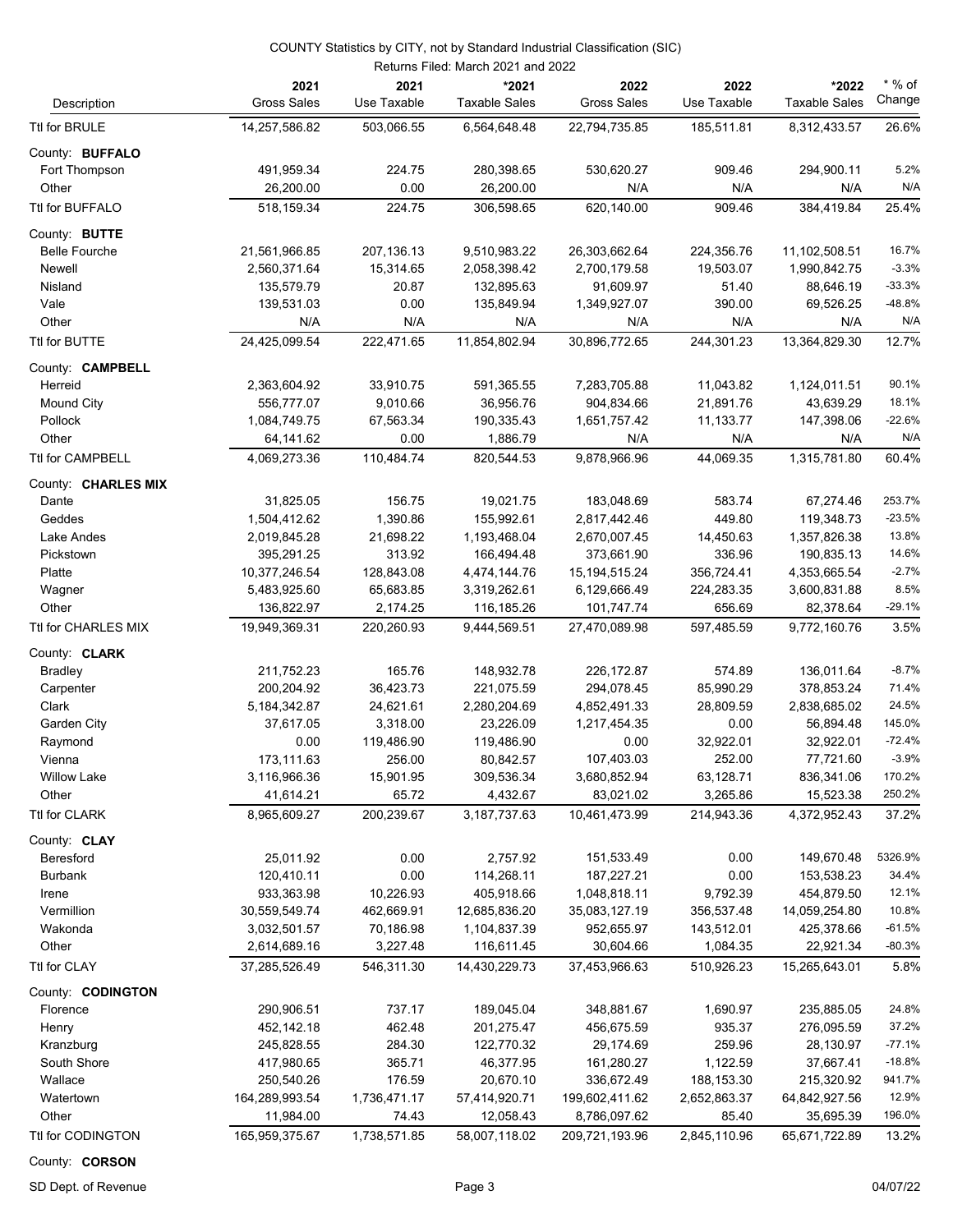#### Returns Filed: March 2021 and 2022 COUNTY Statistics by CITY, not by Standard Industrial Classification (SIC)

|                     | 2021<br><b>Gross Sales</b> | 2021<br>Use Taxable | *2021<br><b>Taxable Sales</b> | 2022<br><b>Gross Sales</b> | 2022<br>Use Taxable | *2022<br><b>Taxable Sales</b> | $*$ % of<br>Change |
|---------------------|----------------------------|---------------------|-------------------------------|----------------------------|---------------------|-------------------------------|--------------------|
| Description         |                            |                     |                               |                            |                     |                               |                    |
| Keldron             | 3,041.32                   | 0.00                | 3,041.32                      | 9,614.24                   | 0.00                | 9,614.24                      | 216.1%             |
| Mcintosh            | 252,538.68                 | 2,109.13            | 51,740.54                     | 297,619.70                 | 715.32              | 40,341.09                     | $-22.0%$           |
| Mclaughlin          | 4,075,708.10               | 26,917.04           | 454,721.65                    | 5,944,308.12               | 2,052.62            | 981,262.93                    | 115.8%<br>414.4%   |
| Morristown          | 12,232.24                  | 279.12<br>640.22    | 11,972.98                     | 91,909.41                  | 5,829.80<br>631.52  | 61,592.70                     | $-20.8%$           |
| Watauga<br>Other    | 96,562.66<br>171,101.33    | 10,982.73           | 37,249.88<br>102,765.06       | 115,060.76<br>307,124.51   | 4,318.88            | 29,499.28<br>191,633.18       | 86.5%              |
|                     | 4,611,184.34               | 40,928.24           | 661,491.43                    | 6,765,636.74               |                     |                               | 98.6%              |
| Ttl for CORSON      |                            |                     |                               |                            | 13,548.15           | 1,313,943.42                  |                    |
| County: CUSTER      |                            |                     |                               |                            |                     |                               |                    |
| <b>Buffalo Gap</b>  | 205,965.75                 | 370.00              | 40,908.71                     | 225,324.86                 | 98.13               | 50,039.39                     | 22.3%              |
| Custer              | 10,601,152.32              | 165,542.51          | 5,993,372.44                  | 12,278,943.47              | 81,981.98           | 6,194,590.91                  | 3.4%               |
| Fairburn            | 17,089.51                  | 0.00                | 17,089.51                     | 15,722.37                  | 0.00                | 15,722.37                     | $-8.0%$            |
| Hermosa             | 1,221,245.00               | 5,269.86            | 722,310.98                    | 1,410,578.45               | 1,859.40            | 683,674.28                    | $-5.3%$            |
| Pringle             | 55,396.91                  | 171.08              | 42,221.28                     | 91,297.44                  | 253.15              | 66,917.21                     | 58.5%              |
| Other               | 15,214.73                  | 0.00                | 15,214.73                     | 59,828.74                  | 0.00                | 58,277.74                     | 283.0%             |
| Ttl for CUSTER      | 12,116,064.21              | 171,353.45          | 6,831,117.65                  | 14,081,695.34              | 84,192.65           | 7,069,221.90                  | 3.5%               |
| County: DAVISON     |                            |                     |                               |                            |                     |                               |                    |
| Ethan               | 432,841.38                 | 1,082.91            | 218,340.17                    | 256,455.69                 | 1,469.18            | 185,362.00                    | $-15.1%$           |
| Mitchell            | 117,867,628.32             | 1,361,972.83        | 38,853,962.34                 | 138,986,181.27             | 1,666,431.13        | 43,730,508.01                 | 12.6%              |
| <b>Mount Vernon</b> | 3,612,796.06               | 11,184.49           | 264,446.20                    | 5,572,093.73               | 11,057.38           | 215,298.65                    | $-18.6%$           |
| Other               | 178,149.71                 | 301.88              | 32,434.49                     | 146,601.70                 | 1,844.94            | 23,197.11                     | $-28.5%$           |
| Ttl for DAVISON     | 122,091,415.47             | 1,374,542.11        | 39,369,183.20                 | 144,961,332.40             | 1,680,802.63        | 44, 154, 365. 77              | 12.2%              |
| County: DAY         |                            |                     |                               |                            |                     |                               |                    |
| Andover             | 32,819.30                  | 117.60              | 27,431.72                     | 2,780.97                   | 26,976.18           | 18,832.30                     | $-31.3%$           |
| <b>Bristol</b>      | 5,068,673.39               | 23,787.08           | 167,534.95                    | 1,700,832.85               | 3,148.39            | 317,702.62                    | 89.6%              |
| Grenville           | 85,691.27                  | 127.59              | 55,190.81                     | 105,239.36                 | 633.87              | 56,979.89                     | 3.2%               |
| Pierpont            | 166,403.31                 | 2,471.96            | 59,605.34                     | 149,423.06                 | 13,479.19           | 63,554.88                     | 6.6%               |
| Roslyn              | 348,460.63                 | 1,234.18            | 155,380.43                    | 342,130.61                 | 4,585.69            | 168,996.94                    | 8.8%               |
| Waubay              | 1,054,964.89               | 3,940.30            | 509,405.17                    | 1,287,822.16               | 5,665.44            | 525,763.02                    | 3.2%               |
| Webster             | 14,552,070.47              | 151,062.54          | 6,860,173.47                  | 10,462,283.41              | 99,830.47           | 5,043,179.53                  | $-26.5%$           |
| Other               | N/A                        | N/A                 | N/A                           | N/A                        | N/A                 | N/A                           | N/A                |
| Ttl for DAY         | 21,309,688.26              | 182,741.24          | 7,835,326.89                  | 14,058,785.39              | 154,319.22          | 6,195,326.18                  | $-20.9%$           |
| County: DEUEL       |                            |                     |                               |                            |                     |                               |                    |
| Astoria             | 19,027.60                  | 68.05               | 10,851.50                     | 16,333.79                  | 107.22              | 12,459.73                     | 14.8%              |
| <b>Brandt</b>       | 141,324.47                 | 282,642.66          | 415,685.50                    | 129,485.68                 | 1,026.58            | 120,309.55                    | $-71.1%$           |
| Clear Lake          | 17,535,362.13              | 254,290.90          | 3,528,613.11                  | 8,385,934.54               | 229,615.35          | 3,483,810.77                  | $-1.3%$            |
| Gary                | 1,049,113.67               | 2,117.13            | 647,124.56                    | 1,265,449.93               | 1,335.84            | 570,831.44                    | $-11.8%$           |
| Goodwin             | 75,818.45                  | 882.00              | 32,679.53                     | 87,457.15                  | 590.00              | 35,311.06                     | 8.1%               |
| Toronto             | 1,113,362.89               | 7,064.18            | 446,227.41                    | 1,111,173.48               | 36,335.63           | 438,377.59                    | $-1.8%$            |
| Other               | 8,756.81                   | 0.00                | 8,756.81                      | 8,888.74                   | 0.00                | 8,888.74                      | 1.5%               |
| Ttl for DEUEL       | 19,942,766.02              | 547,064.93          | 5,089,938.42                  | 11,004,723.30              | 269,010.62          | 4,669,988.88                  | $-8.3%$            |
| County: DEWEY       |                            |                     |                               |                            |                     |                               |                    |
| Eagle Butte         | 4,211,035.58               | 5,192.98            | 2,238,497.63                  | 4,422,146.96               | 13,159.96           | 2,316,363.98                  | 3.5%               |
| Isabel              | 1,797,221.71               | 3,012.24            | 524,000.25                    | 2,711,940.01               | 3,564.97            | 428,980.19                    | $-18.1%$           |
| <b>Timber Lake</b>  | 1,335,547.52               | 3,437.01            | 639,976.93                    | 2,191,659.01               | 1,711.42            | 571,759.73                    | $-10.7%$           |
| Other               | 308,135.17                 | 0.00                | 214,421.45                    | 545,313.78                 | 0.00                | 412,706.96                    | 92.5%              |
| Ttl for DEWEY       | 7,651,939.97               | 11,642.23           | 3,616,896.26                  | 9,871,059.76               | 18,436.35           | 3,729,810.86                  | 3.1%               |
| County: DOUGLAS     |                            |                     |                               |                            |                     |                               |                    |
| Armour              | 4,133,240.23               | 18,493.86           | 1,304,698.29                  | 3,952,705.97               | 13,008.83           | 1,095,961.21                  | $-16.0%$           |
| Corsica             | 3,483,651.10               | 83,924.40           | 881,124.53                    | 7,507,034.34               | 60,974.14           | 1,191,412.05                  | 35.2%              |
| Delmont             | 185,925.38                 | 4,891.21            | 113,884.97                    | 192,052.35                 | 18,587.53           | 133,515.04                    | 17.2%              |
| Harrison            | 6,437.88                   | 50.00               | 6,487.88                      | 6,662.66                   | 0.00                | 6,662.66                      | 2.7%               |
| Other               | 20,863.44                  | 0.00                | 580.00                        | N/A                        | N/A                 | N/A                           | N/A                |
| Ttl for DOUGLAS     | 7,830,118.03               | 107,359.47          | 2,306,775.67                  | 11,658,843.62              | 92,570.51           | 2,427,550.96                  | 5.2%               |
| County: EDMUNDS     |                            |                     |                               |                            |                     |                               |                    |
| Bowdle              | 3,876,889.71               | 9,589.28            | 626,710.74                    | 5,294,418.63               | 14,106.32           | 761,162.64                    | 21.5%              |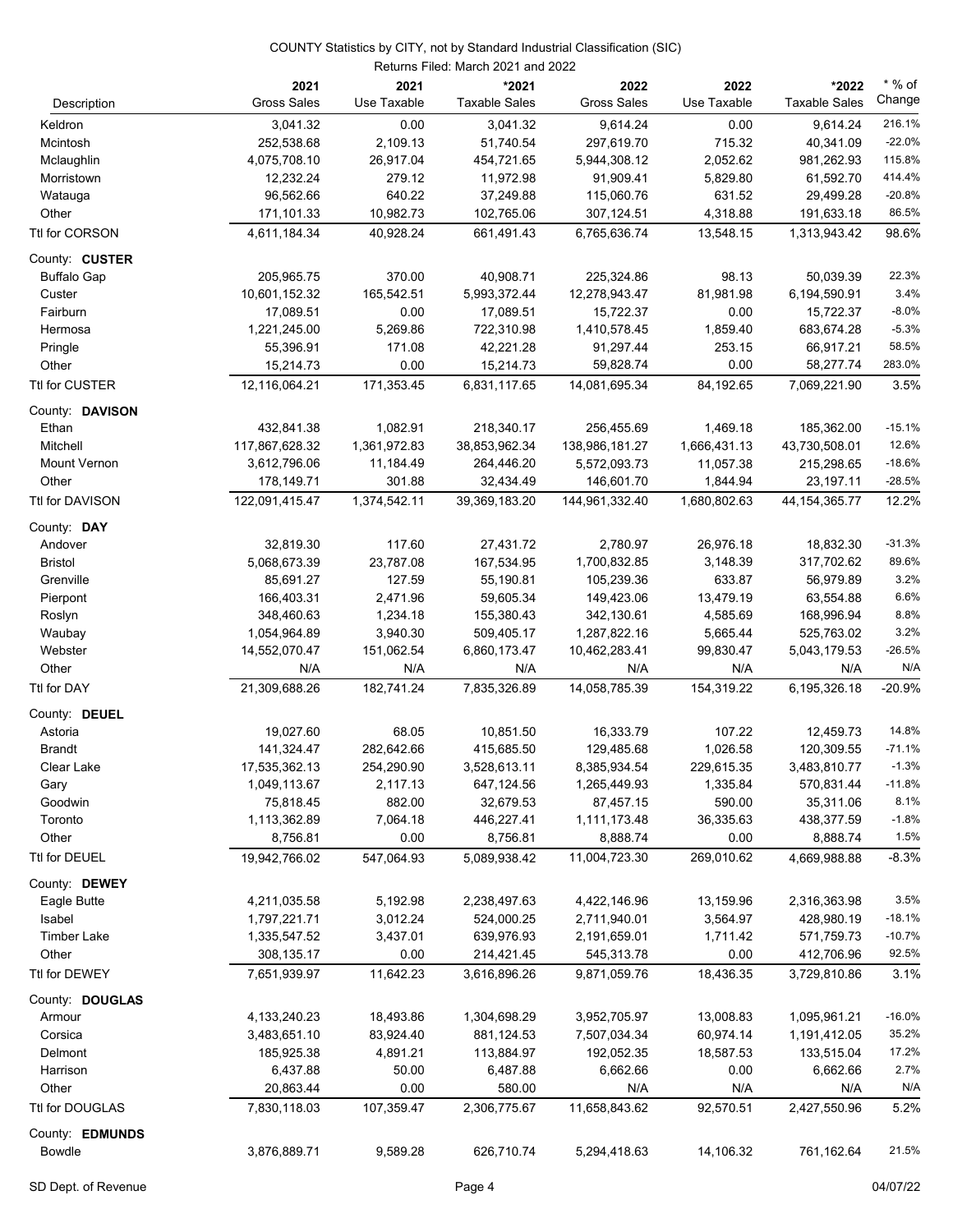#### Returns Filed: March 2021 and 2022 COUNTY Statistics by CITY, not by Standard Industrial Classification (SIC)

|                       | 2021               | 2021        | *2021                | 2022               | 2022         | *2022                | * % of   |
|-----------------------|--------------------|-------------|----------------------|--------------------|--------------|----------------------|----------|
| Description           | <b>Gross Sales</b> | Use Taxable | <b>Taxable Sales</b> | <b>Gross Sales</b> | Use Taxable  | <b>Taxable Sales</b> | Change   |
| Hosmer                | 202,214.57         | 3,160.34    | 165,350.93           | 1,661,593.66       | 45,079.15    | 235,435.13           | 42.4%    |
| Ipswich/Mina          | 9,109,529.06       | 167,704.57  | 2,781,250.52         | 24,239,865.01      | 164,999.51   | 2,749,303.84         | $-1.1%$  |
| Roscoe                | 6,726,621.66       | 28,091.70   | 839,248.89           | 3,926,106.58       | 2,708.77     | 629,261.47           | $-25.0%$ |
| Other                 | 64,893.87          | 30,710.47   | 79,550.48            | 59,955.96          | 51,048.95    | 104,870.95           | 31.8%    |
| Ttl for EDMUNDS       | 19,980,148.87      | 239,256.37  | 4,492,111.56         | 35,181,939.85      | 277,942.71   | 4,480,034.03         | $-0.3%$  |
| County: FALL RIVER    |                    |             |                      |                    |              |                      |          |
| Edgemont              | 1,450,641.96       | 6,299.82    | 685,333.24           | 1,587,960.21       | 5,102.51     | 807,322.22           | 17.8%    |
| <b>Hot Springs</b>    | 7,866,730.16       | 214,084.95  | 4,702,509.53         | 8,915,932.37       | 135,270.19   | 5,294,750.15         | 12.6%    |
| Oelrichs              | 110,679.39         | 616.30      | 96,474.92            | 172,339.74         | 276.50       | 155,888.43           | 61.6%    |
| Oral                  | 43,270.25          | 0.00        | 376.96               | 75,008.77          | 0.00         | 70,446.47 18588.0%   |          |
| Other                 | 16,972.93          | 0.00        | 14,872.93            | 9,306.89           | 0.00         | 9,306.89             | $-37.4%$ |
| Ttl for FALL RIVER    | 9,488,294.69       | 221,001.07  | 5,499,567.58         | 10,760,547.98      | 140,649.20   | 6,337,714.16         | 15.2%    |
| County: FAULK         |                    |             |                      |                    |              |                      |          |
| Chelsea               | 117,716.26         | 5,925.65    | 101,988.09           | 78,116.71          | 12,670.02    | 69,770.98            | $-31.6%$ |
| Cresbard              | 14,338.92          | 19.00       | 12,620.42            | 7,790.13           | 14.25        | 6,269.38             | $-50.3%$ |
| Faulkton              | 2,551,241.00       | 102,339.84  | 1,267,953.27         | 3,444,867.48       | 315,087.43   | 1,789,651.96         | 41.1%    |
| Onaka                 | 1,875.33           | 0.00        | 1,875.33             | 1,190.33           | 0.00         | 1,190.33             | $-36.5%$ |
| Orient                | 358,758.05         | 1,573.56    | 109,003.22           | 331,896.47         | 2,241.00     | 88,760.34            | $-18.6%$ |
| Seneca                | 207,776.24         | 923.75      | 97,153.86            | 135,601.42         | 375.00       | 117,278.87           | 20.7%    |
| Other                 | 7,963.15           | 0.00        | 7,963.15             | N/A                | N/A          | N/A                  | N/A      |
| Ttl for FAULK         | 3,259,668.95       | 110,781.80  | 1,598,557.34         | 4,002,366.15       | 330,387.70   | 2,075,825.47         | 29.9%    |
| County: <b>GRANT</b>  |                    |             |                      |                    |              |                      |          |
| <b>Big Stone City</b> | 984,136.54         | 195,762.25  | 792,518.55           | 1,488,564.08       | 177,910.22   | 924,685.51           | 16.7%    |
| Labolt                | 280,993.32         | 4,384.99    | 71,330.18            | 289,817.09         | 797.59       | 10,555.39            | $-85.2%$ |
| Marvin                | 19,168.21          | 0.00        | 13,742.21            | 20,625.61          | 0.00         | 14,279.61            | 3.9%     |
| Milbank               | 54,507,871.31      | 745,202.93  | 9,123,348.20         | 92,313,383.03      | 647,558.52   | 9,958,901.99         | 9.2%     |
| Revillo               | 303,917.51         | 3,273.02    | 29,530.28            | 436,370.79         | 12,681.89    | 114,952.20           | 289.3%   |
| Stockholm             | 42,028.59          | 475.00      | 40,518.59            | 41,486.98          | 0.00         | 39,621.98            | $-2.2%$  |
| Strandburg            | 17,491.40          | 10.00       | 17,501.40            | 19,904.40          | 9.00         | 19,913.40            | 13.8%    |
| <b>Twin Brooks</b>    | 2,779,979.49       | 8,056.03    | 36,746.36            | 4,070,463.91       | 755.22       | 33,184.49            | $-9.7%$  |
| Other                 | 141,782.75         | 35.56       | 78,672.04            | 98,867.61          | 116,243.81   | 198,097.89           | 151.8%   |
| Ttl for GRANT         | 59,077,369.11      | 957,199.78  | 10,203,907.81        | 98,779,483.50      | 955,956.24   | 11,314,192.46        | 10.9%    |
| County: GREGORY       |                    |             |                      |                    |              |                      |          |
| <b>Bonesteel</b>      | 409,119.44         | 249.90      | 258,441.41           | 541,840.00         | 465.34       | 376,145.72           | 45.5%    |
| Burke                 | 2,813,042.19       | 4,130.32    | 855,796.13           | 3,203,444.05       | 3,137.20     | 917,781.95           | 7.2%     |
| Dallas                | 86,653.34          | 69.32       | 83,805.56            | 252,057.23         | 245.92       | 217,974.26           | 160.1%   |
| Fairfax               | 424,126.34         | 3,868.98    | 217,281.19           | 559,699.71         | 3,321.84     | 315,641.47           | 45.3%    |
| Gregory               | 12,809,234.04      | 198,231.16  | 2,467,896.52         | 6,284,168.89       | 36,294.66    | 2,990,238.45         | 21.2%    |
| Herrick               | 27,324.51          | 37.00       | 20,261.51            | 40,368.70          | 47.00        | 30,460.24            | 50.3%    |
| Ttl for GREGORY       | 16,569,499.86      | 206,586.68  | 3,903,482.32         | 10,881,578.59      | 43,511.95    | 4,848,242.09         | 24.2%    |
| County: HAAKON        |                    |             |                      |                    |              |                      |          |
| Midland               | 1,124,662.79       | 4,049.33    | 151,149.86           | 2,014,375.58       | 2,087.56     | 268,773.05           | 77.8%    |
| Milesville            | 42,191.08          | 7.89        | 24,914.91            | 91,508.20          | 957.68       | 68,417.29            | 174.6%   |
| Philip                | 8,473,603.42       | 71,054.49   | 3,041,759.42         | 8,961,415.32       | 88,147.02    | 2,792,968.74         | $-8.2%$  |
| Other                 | N/A                | N/A         | N/A                  | N/A                | N/A          | N/A                  | N/A      |
| Ttl for HAAKON        | 9,654,686.52       | 75,111.72   | 3,224,571.08         | 11,068,124.10      | 91,192.26    | 3,130,984.08         | $-2.9%$  |
| County: HAMLIN        |                    |             |                      |                    |              |                      |          |
| <b>Bryant</b>         | 981,006.79         | 141,436.87  | 807,326.92           | 1,975,655.74       | 29,424.78    | 436,334.59           | $-46.0%$ |
| Castlewood            | 1,565,551.03       | 26,085.82   | 516,338.80           | 3,297,094.64       | 13,941.42    | 1,060,762.24         | 105.4%   |
| Estelline             | 1,183,422.57       | 1,765.86    | 504,678.69           | 1,620,079.27       | 3,251.32     | 698,379.63           | 38.4%    |
| Hayti                 | 951,456.01         | 42,987.67   | 429,887.96           | 1,307,749.42       | 17,156.74    | 530,640.94           | 23.4%    |
| Hazel                 | 168,815.12         | 2,246.08    | 82,109.96            | 304,175.46         | 3,976.39     | 81,214.03            | $-1.1%$  |
| Lake Norden           | 6,169,812.35       | 551,986.91  | 1,846,136.28         | 7,447,500.03       | 1,129,250.42 | 3,148,088.38         | 70.5%    |
| Other                 | 480,743.98         | 175.00      | 142,710.66           | 276,362.35         | 150.00       | 128,440.73           | $-10.0%$ |
| Ttl for HAMLIN        | 11,500,807.85      | 766,684.21  | 4,329,189.27         | 16,228,616.92      | 1,197,151.07 | 6,083,860.54         | 40.5%    |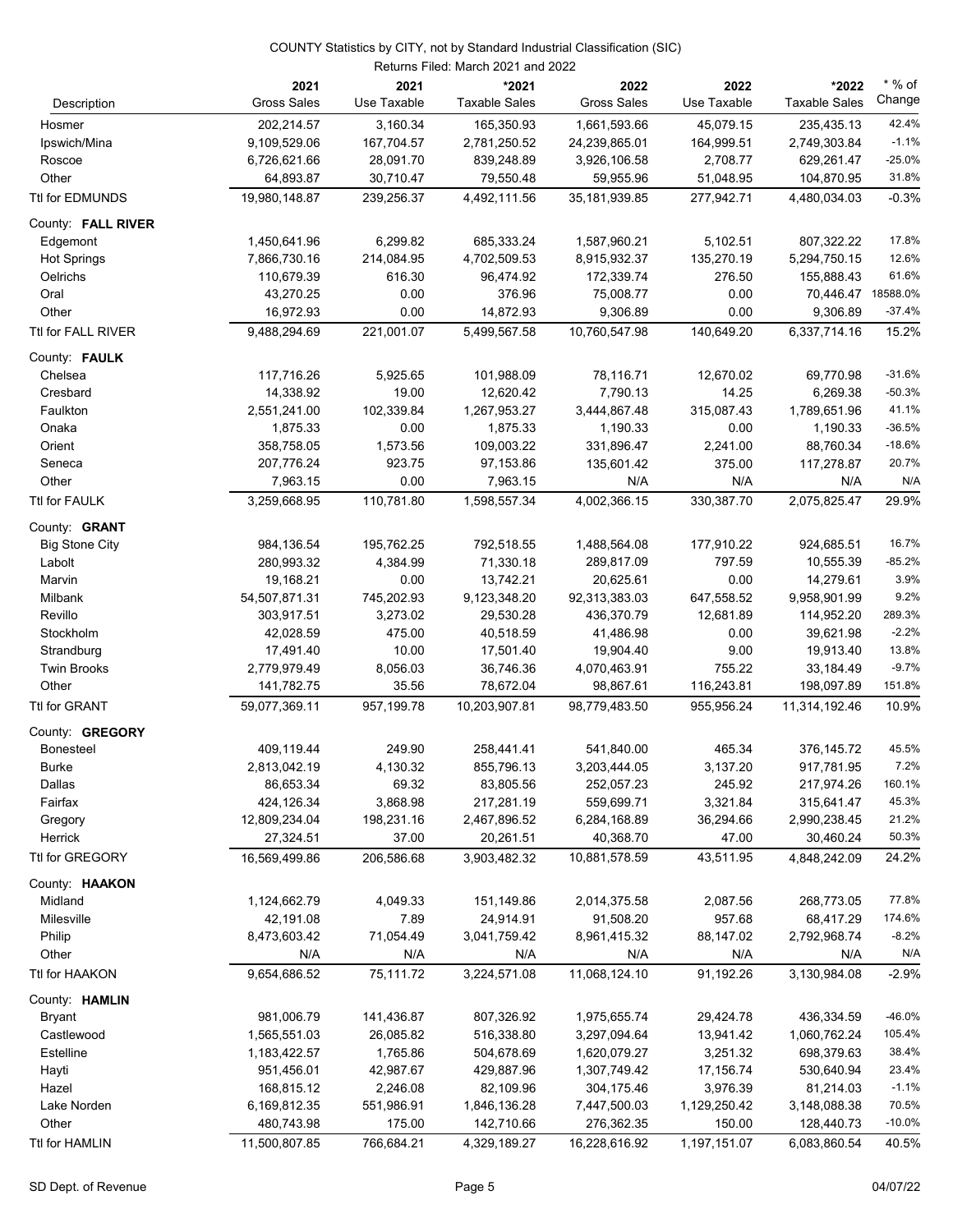|                           |                    |             | Returns Filed: March 2021 and 2022 |                    |             |                      |          |
|---------------------------|--------------------|-------------|------------------------------------|--------------------|-------------|----------------------|----------|
|                           | 2021               | 2021        | *2021                              | 2022               | 2022        | *2022                | $*$ % of |
| Description               | <b>Gross Sales</b> | Use Taxable | <b>Taxable Sales</b>               | <b>Gross Sales</b> | Use Taxable | <b>Taxable Sales</b> | Change   |
| County: HAND              |                    |             |                                    |                    |             |                      |          |
| Miller                    | 7,393,173.04       | 264,348.47  | 3,195,064.28                       | 12,136,984.37      | 88,711.82   | 3,127,918.06         | $-2.1%$  |
| Ree Heights               | 94,969.17          | 2,536.18    | 93,260.63                          | 263,095.88         | 134.25      | 85,515.31            | $-8.3%$  |
| Saint Lawrence            | 500,138.35         | 2,354.65    | 188,001.06                         | 375,029.40         | 9,489.88    | 210,053.58           | 11.7%    |
| Other                     | 45,274.85          | 200.00      | 28,474.85                          | 47,060.16          | 200.00      | 37,040.16            | 30.1%    |
|                           |                    |             | 3,504,800.82                       |                    |             |                      | $-1.3%$  |
| Ttl for HAND              | 8,033,555.41       | 269,439.30  |                                    | 12,822,169.82      | 98,535.95   | 3,460,527.11         |          |
| County: HANSON            |                    |             |                                    |                    |             |                      |          |
| Alexandria                | 1,444,898.80       | 199,073.24  | 591,482.11                         | 1,462,303.87       | 71,225.87   | 636,656.70           | 7.6%     |
| Emery                     | 423,782.69         | 995.90      | 211,355.95                         | 502,583.23         | 3,031.10    | 203,955.39           | $-3.5%$  |
| Fulton                    | 113,076.86         | 0.00        | 108,613.36                         | 114,924.71         | 0.00        | 100,339.15           | $-7.6%$  |
| Other                     | 2,626,842.85       | 833.17      | 56,529.09                          | 3,283,102.35       | 37,998.27   | 71,325.51            | 26.2%    |
| Ttl for HANSON            | 4,608,601.20       | 200,902.31  | 967,980.51                         | 5,362,914.17       | 112,255.24  | 1,012,276.75         | 4.6%     |
| County: HARDING           |                    |             |                                    |                    |             |                      |          |
| <b>Buffalo</b>            | 1,477,670.52       | 4,593.94    | 779,649.79                         | 1,777,149.80       | 2,822.40    | 946,251.38           | 21.4%    |
| Camp Crook                | 78,485.97          | 51.53       | 64,364.39                          | 91,353.77          | 122.45      | 49,947.54            | $-22.4%$ |
| Ludlow                    | 113,491.29         | 0.00        | 64,940.29                          | 61,863.98          | 0.00        | 35,033.98            | $-46.1%$ |
| Reva                      | 116,529.85         | 800.00      | 63,598.75                          | 65,287.61          | 1,011.02    | 39,459.83            | $-38.0%$ |
| Other                     | N/A                | N/A         | N/A                                | 13,083.28          | 0.00        | 13,083.28            | N/A      |
|                           |                    |             |                                    |                    |             |                      |          |
| Ttl for HARDING           | 1,798,193.33       | 5,445.47    | 984,568.92                         | 2,008,738.44       | 3,955.87    | 1,083,776.01         | 10.1%    |
| County: HUGHES            |                    |             |                                    |                    |             |                      |          |
| <b>Blunt</b>              | 1,664,439.28       | 2,087.16    | 1,253,600.49                       | 1,509,686.23       | 3,220.59    | 1,172,037.76         | $-6.5%$  |
| Harrold                   | 2,295,877.51       | 30,648.29   | 221,406.30                         | 1,789,012.17       | 463.01      | 408,905.31           | 84.7%    |
| Pierre                    | 48, 154, 433. 42   | 376,264.57  | 27,350,076.62                      | 51,142,445.65      | 720,284.83  | 31,798,510.81        | 16.3%    |
| Other                     | 95,916.27          | 0.00        | 94,566.27                          | 610,808.01         | 0.00        | 146,942.02           | 55.4%    |
| Ttl for HUGHES            | 52,210,666.48      | 409,000.02  | 28,919,649.68                      | 55,051,952.06      | 723,968.42  | 33,526,395.90        | 15.9%    |
| County: HUTCHINSON        |                    |             |                                    |                    |             |                      |          |
| <b>Dimock</b>             | 5,143,662.43       | 1,368.62    | 237,441.69                         | 928,147.84         | 3,070.08    | 271,246.77           | 14.2%    |
|                           | 11,845,752.12      | 87,433.34   | 3,034,264.22                       | 11,967,994.72      | 77,092.06   | 3,754,345.62         | 23.7%    |
| Freeman                   |                    | 369.05      | 87,899.71                          | 10,156,810.52      | 432.45      | 88,650.49            | 0.9%     |
| Kaylor                    | 14,384,385.96      |             |                                    |                    |             |                      | $-0.1%$  |
| Menno                     | 1,759,194.21       | 5,905.15    | 870,271.23                         | 3,731,988.70       | 47,133.25   | 869,219.33           | 314.7%   |
| Olivet                    | 766,252.54         | 4,640.61    | 135,016.94                         | 5,341,865.64       | 584.48      | 559,920.02           |          |
| Parkston                  | 11,558,448.34      | 44,754.56   | 1,975,329.72                       | 15,874,209.50      | 51,200.79   | 2,451,326.99         | 24.1%    |
| <b>Tripp</b>              | 492,711.05         | 123,488.17  | 353,383.89                         | 635,367.98         | 769.36      | 343,525.46           | $-2.8%$  |
| Other                     | 1,326,328.81       | 33,615.46   | 391,918.65                         | 1,672,972.14       | 17,661.42   | 754,361.88           | 92.5%    |
| Ttl for HUTCHINSON        | 47,276,735.46      | 301,574.96  | 7,085,526.05                       | 50,309,357.04      | 197,943.91  | 9,092,596.56         | 28.3%    |
| County: HYDE              |                    |             |                                    |                    |             |                      |          |
| Highmore                  | 5,199,421.60       | 137,816.55  | 1,979,362.23                       | 4,314,742.49       | 91,835.86   | 1,887,572.02         | $-4.6%$  |
| Other                     | N/A                | N/A         | N/A                                | N/A                | N/A         | N/A                  | N/A      |
| Ttl for HYDE              | 5,350,517.78       | 138,116.55  | 2,019,528.75                       | 4,439,900.25       | 91,835.86   | 1,950,248.47         | $-3.4%$  |
|                           |                    |             |                                    |                    |             |                      |          |
| County: JACKSON           |                    |             |                                    |                    |             |                      | $-27.6%$ |
| <b>Belvidere</b>          | 43,696.81          | 514.59      | 12,079.26                          | 63,164.33          | 497.14      | 8,741.97             | 13.1%    |
| Interior                  | 80,865.48          | 499.80      | 64,925.28                          | 112,912.42         | 367.45      | 73,412.76            | 10.9%    |
| Kadoka                    | 2,301,649.37       | 2,938.71    | 811,822.84                         | 2,822,871.64       | 2,119.38    | 900,418.71           |          |
| Other                     | 771,377.58         | 511.84      | 548,867.89                         | 660,855.81         | 0.00        | 526,881.27           | $-4.0%$  |
| Ttl for JACKSON           | 3,197,589.24       | 4,464.94    | 1,437,695.27                       | 3,659,804.20       | 2,983.96    | 1,509,454.71         | 5.0%     |
| County: JERAULD           |                    |             |                                    |                    |             |                      |          |
| Alpena                    | 5,070,255.58       | 124,491.90  | 627,105.73                         | 6,839,547.06       | 646,248.16  | 1,458,639.21         | 132.6%   |
| Lane                      | N/A                | N/A         | N/A                                | 3,257.71           | 17.45       | 741.00               | N/A      |
| <b>Wessington Springs</b> | 3,218,006.74       | 42,706.79   | 1,390,086.44                       | 3,844,685.43       | 28,479.24   | 1,699,226.41         | 22.2%    |
| Other                     | 154,356.49         | 1,337.58    | 87,570.74                          | 54,829.87          | 7,139.20    | 28,719.21            | $-67.2%$ |
| Ttl for JERAULD           | 8,442,618.81       | 168,536.27  | 2,104,762.91                       | 10,742,320.07      | 681,884.05  | 3, 187, 325.83       | 51.4%    |
|                           |                    |             |                                    |                    |             |                      |          |
| County: JONES             |                    |             |                                    |                    |             |                      |          |
| Draper                    | 119,214.27         | 397.66      | 116,621.37                         | 55,787.06          | 232.54      | 54,419.59            | $-53.3%$ |
| Murdo                     | 4,734,839.04       | 144,685.72  | 2,449,129.69                       | 5,928,955.68       | 609,384.51  | 3,042,391.59         | 24.2%    |
| Other                     | N/A                | N/A         | N/A                                | N/A                | N/A         | N/A                  | N/A      |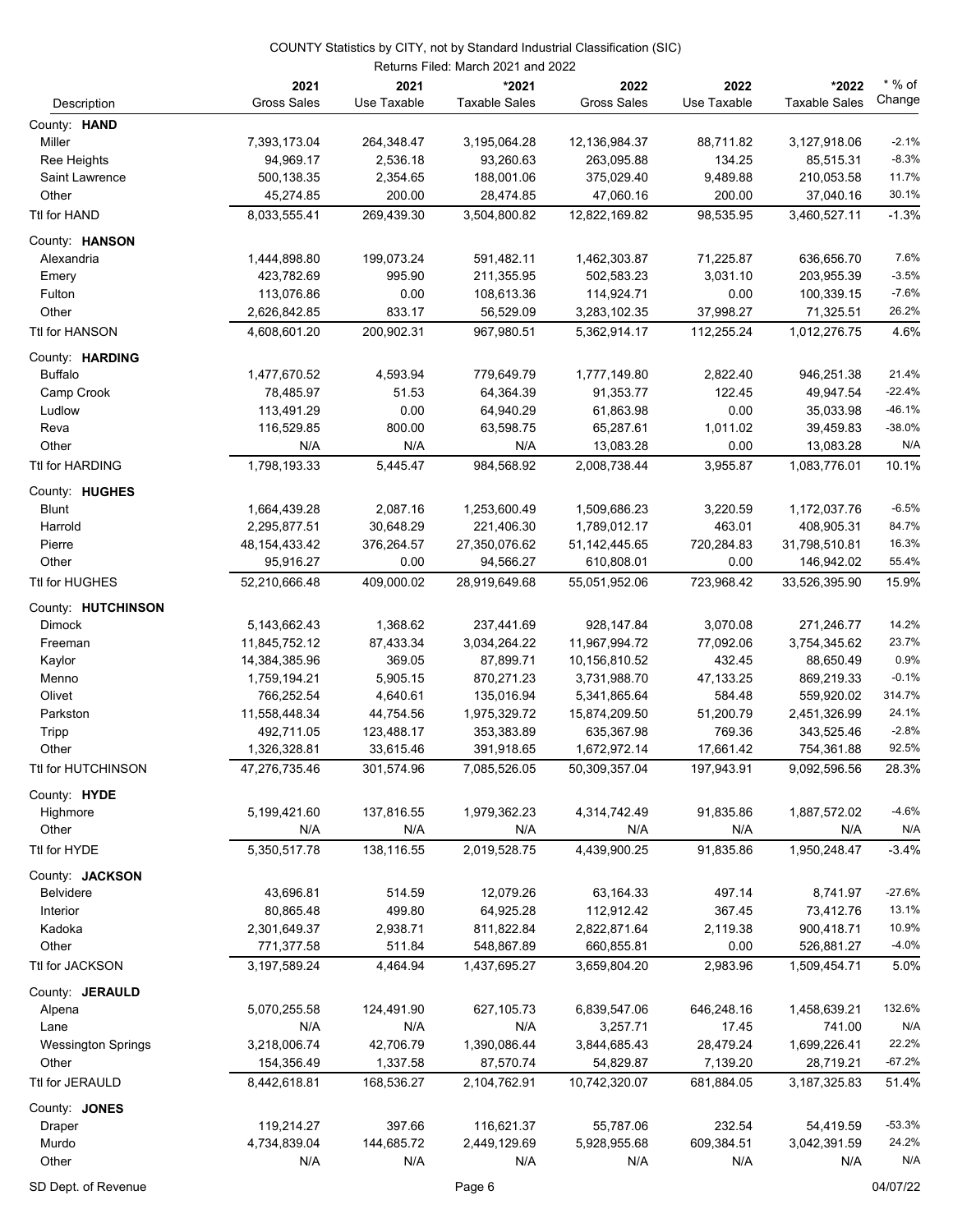|                     |                            |                     | Returns Filed: March 2021 and 2022 |                            |                     |                               |                    |
|---------------------|----------------------------|---------------------|------------------------------------|----------------------------|---------------------|-------------------------------|--------------------|
| Description         | 2021<br><b>Gross Sales</b> | 2021<br>Use Taxable | *2021<br><b>Taxable Sales</b>      | 2022<br><b>Gross Sales</b> | 2022<br>Use Taxable | *2022<br><b>Taxable Sales</b> | $*$ % of<br>Change |
| Ttl for JONES       | 4,856,601.06               | 145,083.38          | 2,567,785.56                       | 5,988,247.82               | 609,617.05          | 3,098,324.26                  | 20.7%              |
| County: KINGSBURY   |                            |                     |                                    |                            |                     |                               |                    |
| Arlington           | 2,599,239.97               | 43,258.74           | 892,302.00                         | 1,827,397.50               | 21,423.28           | 1,095,898.17                  | 22.8%              |
| Badger              | 256,895.36                 | 929.00              | 143,828.96                         | 339,522.63                 | 711.60              | 179,776.87                    | 25.0%              |
| Desmet              | 86,079,676.08              | 81,484.72           | 2,244,526.70                       | 11,441,301.56              | 47,782.82           | 2,196,185.26                  | $-2.2%$            |
| Erwin               | 105,254.05                 | 268.69              | 101,547.68                         | 24,606.73                  | $-38.21$            | 17,454.74                     | $-82.8%$           |
| Iroquois            | 2,172,388.78               | 346,293.23          | 1,171,419.47                       | 3,902,573.27               | 216,580.46          | 590,417.29                    | -49.6%             |
| Lake Preston        | 615,877.99                 | 12,780.86           | 383,999.10                         | 996,811.31                 | 12,587.43           | 572,657.50                    | 49.1%              |
| Oldham              | 104,474.78                 | 316.92              | 47,109.28                          | 34,008.20                  | 185.43              | 25,483.56                     | $-45.9%$           |
| Other               | N/A                        | N/A                 | N/A                                | N/A                        | N/A                 | N/A                           | N/A                |
| Ttl for KINGSBURY   | 91,938,432.02              | 485,332.17          | 4,989,358.19                       | 18,566,221.20              | 299,232.82          | 4,677,873.39                  | $-6.2%$            |
|                     |                            |                     |                                    |                            |                     |                               |                    |
| County: <b>LAKE</b> |                            |                     |                                    |                            |                     |                               |                    |
| Chester             | 355,692.16                 | 544.34              | 262,081.79                         | 493,967.30                 | 243.00              | 265,425.32                    | 1.3%               |
| Madison             | 64,575,002.20              | 4,390,797.26        | 17,290,777.85                      | 63,276,004.67              | 992,852.95          | 14,330,460.86                 | $-17.1%$           |
| Nunda               | 63,761.02                  | 0.00                | 41,836.75                          | 31,226.84                  | 0.00                | 20,603.18                     | $-50.8%$           |
| Ramona              | 271,263.39                 | 13,481.01           | 37,589.60                          | 188,110.31                 | 41,042.54           | 88,863.16                     | 136.4%             |
| Rutland             | 23,948.52                  | 113.37              | 23,619.39                          | 29,213.69                  | 132.28              | 26,588.36                     | 12.6%              |
| Wentworth           | 16,861,156.97              | 116,696.33          | 460,972.06                         | 22,115,923.86              | 315,256.12          | 946,425.48                    | 105.3%             |
| Winfred             | 608,495.19                 | 888.13              | 32,279.76                          | 472,588.65                 | 18,642.63           | 47,953.32                     | 48.6%              |
| Other               | N/A                        | N/A                 | N/A                                | N/A                        | N/A                 | N/A                           | N/A                |
| Ttl for LAKE        | 82,763,639.07              | 4,522,670.44        | 18, 153, 626.82                    | 86,615,795.32              | 1,368,169.52        | 15,735,079.68                 | $-13.3%$           |
| County: LAWRENCE    |                            |                     |                                    |                            |                     |                               |                    |
| Deadwood            | 21,502,323.18              | 460,037.32          | 7,826,869.74                       | 25,769,028.25              | 1,007,438.92        | 9,382,869.44                  | 19.9%              |
| Lead/Central City   | 6,692,970.57               | 338,822.13          | 5,385,252.02                       | 6,777,961.21               | 445,158.34          | 5,774,491.89                  | 7.2%               |
| Nemo                | 49,915.28                  | 0.00                | 34,727.86                          | 140,143.35                 | 0.00                | 125,441.36                    | 261.2%             |
| Saint Onge          | 104,599.51                 | 0.00                | 66,855.38                          | 141,351.89                 | 0.00                | 90,990.07                     | 36.1%              |
| Spearfish           | 70,999,523.55              | 458,432.84          | 27,211,237.52                      | 84,652,208.60              | 720,173.22          | 31,772,885.98                 | 16.8%              |
| Whitewood           | 3,168,727.18               | 14,766.49           | 902,213.03                         | 3, 147, 145.62             | 11,039.09           | 966,062.13                    | 7.1%               |
| Other               | 406,358.63                 | 0.00                | 398,755.72                         | 461,515.24                 | 0.00                | 438,997.37                    | 10.1%              |
| Ttl for LAWRENCE    | 102,924,417.89             | 1,272,058.78        | 41,825,911.27                      | 121,089,354.16             | 2,183,809.56        | 48,551,738.24                 | 16.1%              |
| County: LINCOLN     |                            |                     |                                    |                            |                     |                               |                    |
| Beresford           | 3,000,052.65               | 33,575.47           | 921,776.38                         | 5,507,893.55               | 1,656,218.16        | 2,663,006.75                  | 188.9%             |
| Canton              | 14,820,515.30              | 214,326.43          | 3,144,227.99                       | 13,297,801.08              | 118,939.39          | 3,650,726.14                  | 16.1%              |
| Fairview            | 7,971.46                   | 16.40               | 6,955.49                           | 7,452.81                   | 8.80                | 6,504.90                      | $-6.5%$            |
| Harrisburg          | 20,552,610.80              | 889,055.11          | 6,699,922.09                       | 29,438,150.88              | 338,733.14          | 8,003,322.35                  | 19.5%              |
| Hudson              | 12,769,558.82              | 71,794.76           | 439,546.34                         | 18,693,717.01              | 317,887.85          | 754,619.21                    | 71.7%              |
| Lennox              | 7,025,316.24               | 36,379.28           | 2,283,668.14                       | 12,045,424.82              | 53,154.94           | 2,931,169.33                  | 28.4%              |
| Sioux Falls         | 39,926,378.57              | 595,040.54          | 12,230,135.46                      | 46,692,655.83              | 987,760.82          | 12,797,704.88                 | 4.6%               |
| Tea                 | 21,710,419.50              | 171,230.33          | 7,997,951.28                       | 26,742,490.20              | 262,241.33          | 10,705,205.79                 | 33.8%              |
| Worthing            | 4,788,193.96               | 15,198.15           | 984,581.60                         | 4,823,433.28               | 18,875.93           | 968,673.87                    | $-1.6%$            |
| Other               | 1,968,616.44               | 1,351.97            | 1,719,603.17                       | 2,427,687.70               | 4,811.08            | 2,159,421.25                  | 25.6%              |
| Ttl for LINCOLN     | 126,569,633.75             | 2,027,968.45        | 36,428,367.94                      | 159,676,707.15             | 3,758,631.44        | 44,640,354.47                 | 22.5%              |
|                     |                            |                     |                                    |                            |                     |                               |                    |
| County: LYMAN       |                            |                     |                                    |                            |                     |                               | $-9.3%$            |
| Kennebec            | 4,547,490.41               | 86,081.56           | 326,532.18                         | 2,245,253.91               | 59,069.07           | 296,172.17                    | 5.9%               |
| Oacoma              | 1,997,118.13               | 4,526.87            | 859,143.16                         | 3,006,683.52               | 3,765.70            | 909,616.33                    |                    |
| Presho              | 818,636.67                 | 89,473.30           | 417,087.19                         | 914,979.94                 | 1,143.50            | 400,861.76                    | $-3.9%$            |
| Reliance            | 262,061.20                 | 274.72              | 75,477.11                          | 419,312.61                 | 615.60              | 204,574.22                    | 171.0%             |
| Vivian              | 1,597,943.71               | 4,588.10            | 201,335.13                         | 2,487,000.09               | 5,811.78            | 378,080.66                    | 87.8%              |
| Other               | 45,720.00                  | 0.00                | 45,720.00                          | N/A                        | N/A                 | N/A                           | N/A                |
| Ttl for LYMAN       | 9,268,970.12               | 184,944.55          | 1,925,294.77                       | 9,073,280.06               | 70,405.65           | 2,189,355.14                  | 13.7%              |
| County: MARSHALL    |                            |                     |                                    |                            |                     |                               |                    |
| <b>Britton</b>      | 9,536,350.86               | 173,092.38          | 3,661,543.74                       | 9,726,045.44               | 345,855.56          | 3,919,138.89                  | 7.0%               |
| Eden                | 364, 183.47                | 375.42              | 113,742.24                         | 1,668,973.15               | 842.31              | 168,779.34                    | 48.4%              |
| Lake City           | 77,712.91                  | 399.45              | 58,097.53                          | 43,371.39                  | 71.84               | 35,842.78                     | $-38.3%$           |
| Langford            | 713,108.59                 | 997.61              | 256,010.27                         | 1,350,851.60               | 2,015.39            | 395,496.10                    | 54.5%              |
| Veblen              | 605,249.78                 | 59,591.09           | 340,390.49                         | 510,452.79                 | 43,709.98           | 231,290.99                    | $-32.1%$           |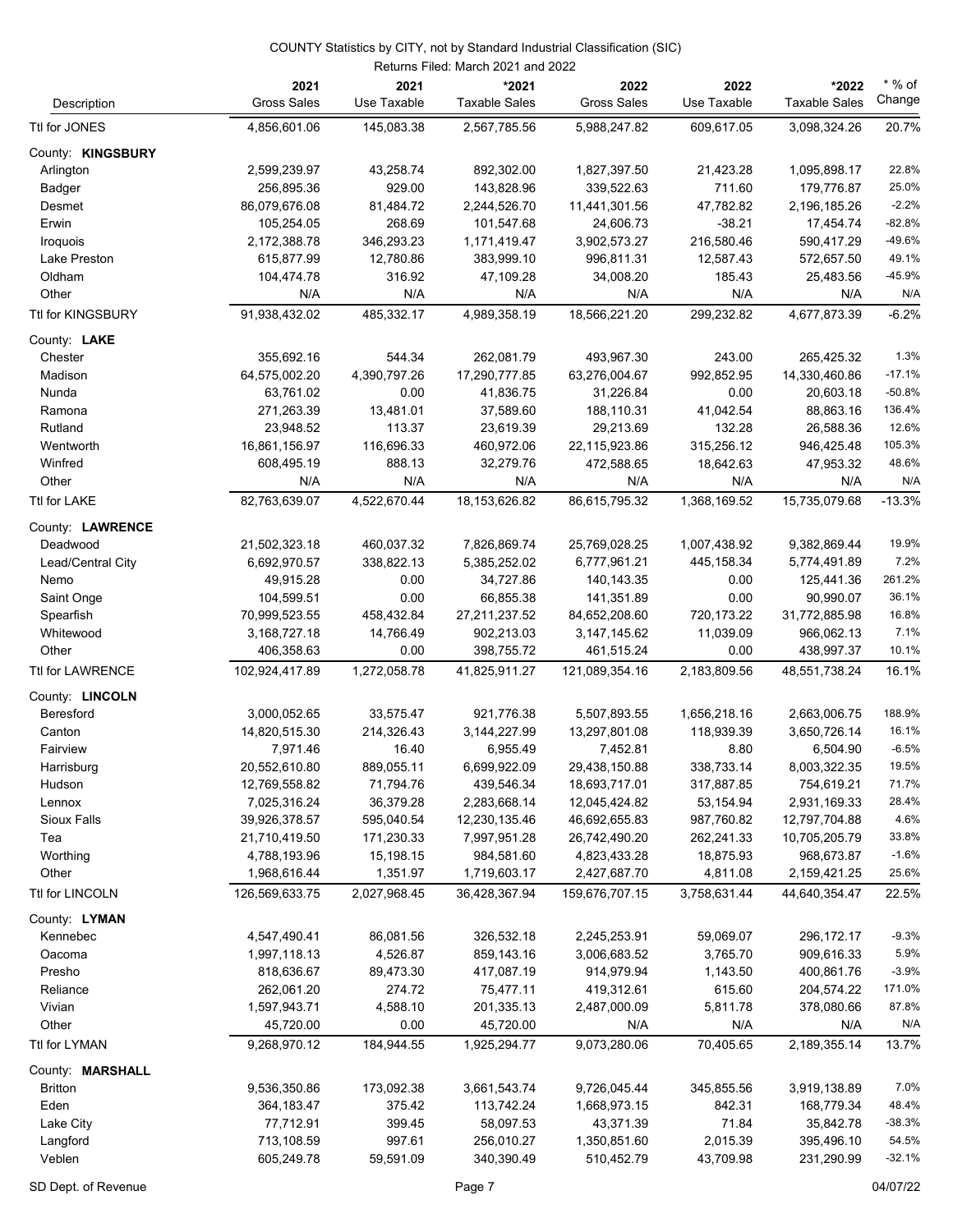|                       | Returns Filed: March 2021 and 2022 |                     |                               |                            |                     |                               |                    |
|-----------------------|------------------------------------|---------------------|-------------------------------|----------------------------|---------------------|-------------------------------|--------------------|
| Description           | 2021<br><b>Gross Sales</b>         | 2021<br>Use Taxable | *2021<br><b>Taxable Sales</b> | 2022<br><b>Gross Sales</b> | 2022<br>Use Taxable | *2022<br><b>Taxable Sales</b> | $*$ % of<br>Change |
| Other                 | 263,809.52                         | 0.00                | 19,656.60                     | 30,530.54                  | 0.00                | 30,219.50                     | 53.7%              |
| Ttl for MARSHALL      | 11,560,415.13                      | 234,455.95          | 4,449,440.87                  | 13,330,224.91              | 392,495.08          | 4,780,767.60                  | 7.4%               |
| County: MCCOOK        |                                    |                     |                               |                            |                     |                               |                    |
| <b>Bridgewater</b>    | 995,451.36                         | 10,063.44           | 323,644.41                    | 1,115,129.23               | 8,198.52            | 413,374.24                    | 27.7%              |
| Canistota             | 1,550,218.97                       | 10,160.24           | 742,966.44                    | 1,712,253.10               | 18,151.62           | 777,057.23                    | 4.6%               |
| Montrose              | 2,125,085.42                       | 7,462.61            | 578,421.25                    | 2,396,876.63               | 3,186.35            | 469,152.12                    | $-18.9%$           |
| Salem                 | 5,002,728.51                       | 53,008.71           | 2,142,412.81                  | 6,908,658.33               | 36,777.23           | 2,208,170.04                  | 3.1%               |
| Spencer               | 1,819,904.48                       | 99,555.13           | 327,860.78                    | 2,110,787.72               | 80,087.81           | 574,597.08                    | 75.3%              |
| Other                 | 324,771.87                         | 0.00                | 273,334.84                    | 315,732.12                 | 36.89               | 308,022.10                    | 12.7%              |
| Ttl for MCCOOK        | 11,818,160.61                      | 180,250.14          | 4,388,640.53                  | 14,559,437.13              | 146,438.42          | 4,750,372.81                  | 8.2%               |
| County: MCPHERSON     |                                    |                     |                               |                            |                     |                               |                    |
| Eureka                | 1,370,259.54                       | 101,492.88          | 954,360.25                    | 3,461,053.42               | 108,756.38          | 1,038,799.78                  | 8.8%               |
| Leola                 | 5,489,090.96                       | 140,397.76          | 371,646.01                    | 7,244,844.51               | 168,128.68          | 486,643.84                    | 30.9%              |
| Long Lake             | 30,780.96                          | 5,155.93            | 35,195.98                     | 23,223.62                  | 0.00                | 23,054.22                     | $-34.5%$           |
| Other                 | 16,355.74                          | 932.25              | 15,150.54                     | 177,320.53                 | 2,825.84            | 166,196.37                    | 997.0%             |
| Ttl for MCPHERSON     | 6,906,487.19                       | 247,978.82          | 1,376,352.78                  | 10,906,442.08              | 279,710.89          | 1,714,694.21                  | 24.6%              |
| County: <b>MEADE</b>  |                                    |                     |                               |                            |                     |                               |                    |
| <b>Black Hawk</b>     | 10,339,023.29                      | 72,714.47           | 4,300,870.15                  | 10,827,040.31              | 74,847.04           | 4,361,392.92                  | 1.4%               |
| <b>Ellsworth AFB</b>  | 227,700.64                         | 5,079.69            | 18,311.29                     | 126,728.89                 | 62.31               | 27,938.75                     | 52.6%              |
| Enning                | 296,571.57                         | 0.00                | 254,952.45                    | 424,828.23                 | 0.00                | 305,295.23                    | 19.7%              |
| Faith                 | 1,584,085.51                       | 2,020.64            | 945,618.45                    | 3,003,546.25               | 6,386.20            | 1,052,766.33                  | 11.3%              |
| Mud Butte             | 1,035.97                           | 0.00                | 1,035.97                      | 1,435.76                   | 0.00                | 1,435.76                      | 38.6%              |
| Piedmont              | 2,863,313.58                       | 27,613.22           | 1,079,731.38                  | 2,844,536.21               | 44,711.49           | 1,111,295.79                  | 2.9%               |
| Sturgis               | 26, 267, 194.84                    | 208,872.33          | 8,597,426.73                  | 30,912,153.33              | 273,083.86          | 10,728,325.63                 | 24.8%              |
| Union Center          | 940,338.42                         | 2,596.67            | 402,220.57                    | 880,614.40                 | 1,478.22            | 542,655.73                    | 34.9%              |
| White Owl             | 42,397.65                          | 1,050.00            | 42,413.85                     | 36,337.52                  | 2,738.01            | 38,583.65                     | $-9.0%$            |
| Other                 | 674,284.18                         | 187.16              | 409,014.96                    | 1,102,010.66               | 6,213.14            | 676,741.12                    | 65.5%              |
| Ttl for MEADE         | 43,235,945.66                      | 320, 134.19         | 16,051,595.80                 | 50,159,231.56              | 409,520.27          | 18,846,430.91                 | 17.4%              |
| County: MELLETTE      |                                    |                     |                               |                            |                     |                               |                    |
| <b>White River</b>    | 766,492.68                         | 1,866.65            | 426,210.67                    | 999,693.14                 | 1,597.55            | 544,142.71                    | 27.7%              |
| Wood                  | 50,688.25                          | 182.72              | 28,445.79                     | 145,626.19                 | 1,081.05            | 36,575.98                     | 28.6%              |
| Other                 | N/A                                | N/A                 | N/A                           | 121,240.93                 | 0.00                | 1,882.55                      | N/A                |
| Ttl for MELLETTE      | 835,058.93                         | 9,823.37            | 471,230.46                    | 1,266,560.26               | 2,678.60            | 582,601.24                    | 23.6%              |
| County: <b>MINER</b>  |                                    |                     |                               |                            |                     |                               |                    |
| Canova                | 678,785.73                         | 25.68               | 148,477.81                    | 962,874.17                 | 430.38              | 161,834.22                    | 9.0%               |
| Carthage              | 387,301.63                         | 3,419.01            | 274,289.35                    | 523,884.23                 | 1,427.32            | 425,301.95                    | 55.1%              |
| Fedora                | 53,353.08                          | 41.96               | 27,924.42                     | 10,715.04                  | 0.00                | 9,118.89                      | $-67.3%$           |
| Howard                | 3,792,194.84                       | 19,284.81           | 1,191,643.30                  | 4,968,658.26               | 34,173.45           | 1,209,565.55                  | 1.5%               |
| Other                 | 214,105.34                         | 15,314.22           | 20,669.61                     | 252,691.58                 | 20,596.33           | 24,098.83                     | 16.6%              |
| <b>Ttl for MINER</b>  | 5,125,740.62                       | 38,085.67           | 1,663,004.49                  | 6,718,823.29               | 56,627.48           | 1,829,919.44                  | 10.0%              |
| County: MINNEHAHA     |                                    |                     |                               |                            |                     |                               |                    |
| <b>Baltic</b>         | 4,397,466.91                       | 31,009.41           | 1,547,068.38                  | 4,919,928.09               | 16,558.04           | 1,359,662.43                  | $-12.1%$           |
| <b>Brandon</b>        | 31,857,801.78                      | 329,748.65          | 8,724,692.66                  | 37,313,345.02              | 450,305.68          | 10,432,569.82                 | 19.6%              |
| Colton                | 1,044,326.92                       | 11,061.06           | 459,438.44                    | 1,158,400.08               | 5,043.68            | 425,439.99                    | $-7.4%$            |
| Crooks                | 1,246,733.22                       | 2,723.20            | 871,499.14                    | 1,477,583.67               | 4,945.90            | 634,259.47                    | $-27.2%$           |
| Dell Rapids           | 8,374,532.30                       | 268,542.16          | 4,155,934.99                  | 8,910,436.38               | 106,742.23          | 4,106,036.79                  | $-1.2%$            |
| Garretson             | 11,794,106.45                      | 82,971.26           | 4,556,066.67                  | 11,540,127.46              | 92,866.15           | 3,642,569.31                  | $-20.1%$           |
| Hartford              | 6,279,879.60                       | 59,967.84           | 3,043,283.11                  | 7,689,634.91               | 55,252.13           | 3,649,730.17                  | 19.9%              |
| Humboldt              | 2,553,758.90                       | 4,418.70            | 556,418.85                    | 2,375,786.24               | 11,408.39           | 707,336.89                    | 27.1%              |
| Lyons                 | 14,726,218.51                      | 83,643.85           | 86,243.41                     | 18,712,050.50              | 78,864.40           | 88,108.62                     | 2.2%               |
| Renner                | 799,880.15                         | 18,264.85           | 569,362.36                    | 812,360.01                 | 28,519.26           | 650,631.82                    | 14.3%              |
| Sherman               | 6,846.47                           | 27.62               | 5,156.95                      | 7,609.56                   | 71.98               | 6,265.98                      | 21.5%              |
| Sioux Falls           | 1,085,600,190.99                   | 22,416,086.72       | 403,805,928.17                | 1,281,361,795.97           | 30,057,646.56       | 465,758,652.56                | 15.3%              |
| <b>Valley Springs</b> | 562,676.99                         | 1,140.48            | 380,485.90                    | 812,360.15                 | 1,931.84            | 443,582.79                    | 16.6%              |
| Other                 | 765,833.00                         | 2,981.20            | 172,179.77                    | 1,718,824.61               | 4,584.14            | 627,336.75                    | 264.3%             |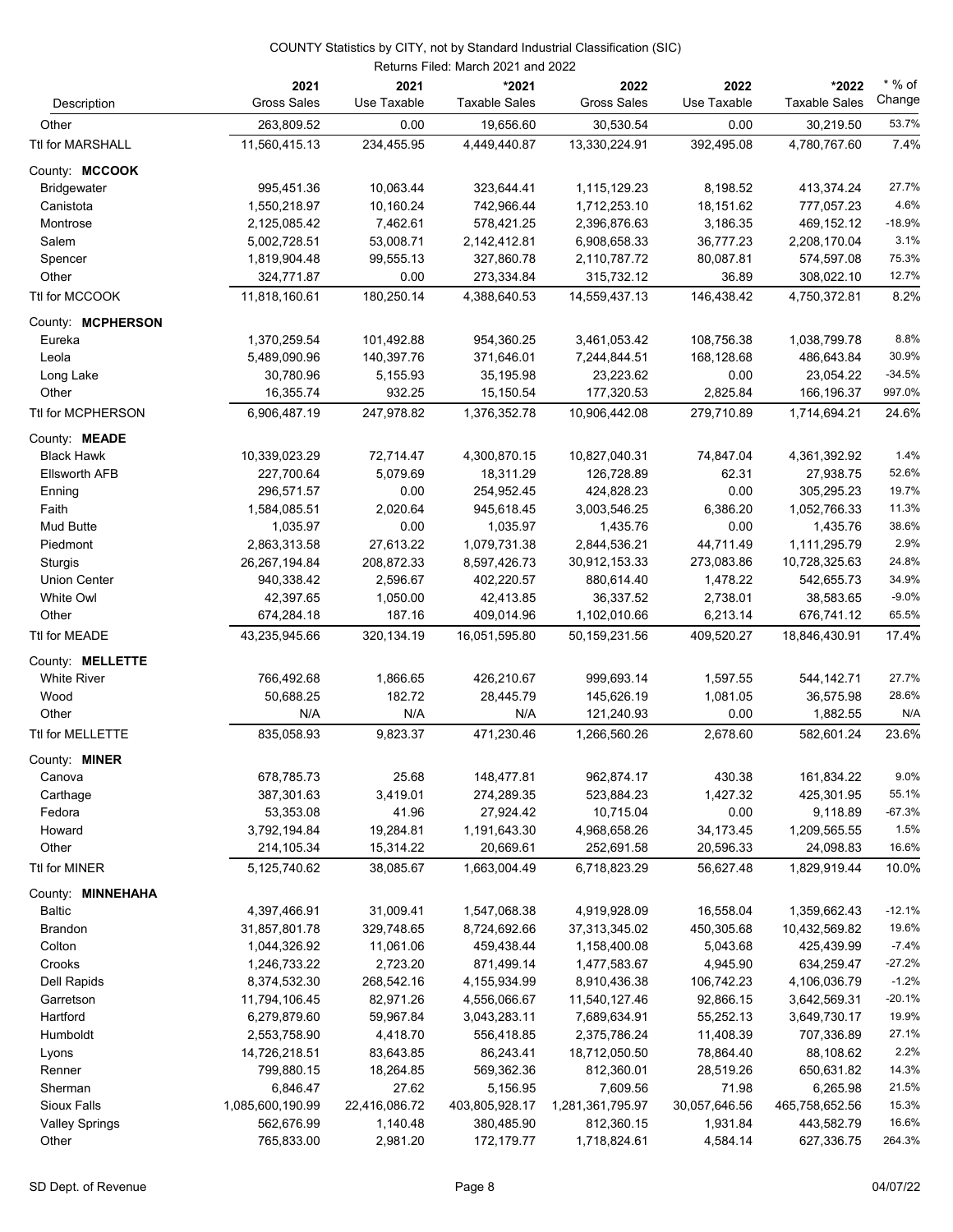|                       |                            |                     | Returns Filed: March 2021 and 2022 |                            |                     |                               |                    |
|-----------------------|----------------------------|---------------------|------------------------------------|----------------------------|---------------------|-------------------------------|--------------------|
| Description           | 2021<br><b>Gross Sales</b> | 2021<br>Use Taxable | *2021<br><b>Taxable Sales</b>      | 2022<br><b>Gross Sales</b> | 2022<br>Use Taxable | *2022<br><b>Taxable Sales</b> | $*$ % of<br>Change |
| Ttl for MINNEHAHA     | 1,170,010,252.19           | 23,312,587.00       | 428,933,758.80                     | 1,378,810,242.66           | 30,914,740.37       | 492,532,183.39                | 14.8%              |
| County: MOODY         |                            |                     |                                    |                            |                     |                               |                    |
| Colman                | 12,993,230.68              | 244,261.45          | 7,262,913.28                       | 14,330,413.39              | 128,611.21          | 7,809,070.67                  | 7.5%               |
| Egan                  | 116,469.45                 | 621.79              | 102,635.85                         | 190,037.96                 | 479.35              | 105,766.59                    | 3.1%               |
| Flandreau             | 6,360,873.65               | 665,517.27          | 3,317,990.43                       | 9,089,594.07               | 247,484.70          | 2,771,333.42                  | $-16.5%$           |
| Trent                 | 58,026.54                  | 130.83              | 57,276.61                          | 87,918.33                  | 96.38               | 86,353.81                     | 50.8%              |
| Ward                  | 21,057.98                  | 58.18               | 5,599.76                           | 1,049.05                   | 11.96               | 992.04                        | $-82.3%$           |
| Other                 | 95,176.02                  | 294.07              | 95,470.09                          | 142,087.62                 | 238.78              | 138,662.86                    | 45.2%              |
| Ttl for MOODY         | 19,644,834.31              | 910,883.58          | 10,841,886.02                      | 23,841,100.43              | 376,922.38          | 10,912,179.39                 | 0.6%               |
| County: OGLALA LAKOTA |                            |                     |                                    |                            |                     |                               |                    |
| Batesland             | 95,806.81                  | 0.00                | 53,046.62                          | N/A                        | N/A                 | N/A                           | N/A                |
| Kyle                  | 883,903.61                 | 10,316.66           | 415,656.78                         | 767,163.76                 | 4,256.16            | 340,131.27                    | $-18.2%$           |
| Oglala                | N/A                        | N/A                 | N/A                                | 543,264.38                 | 0.00                | 227,528.80                    | N/A                |
| Pine Ridge            | 3,023,757.16               | 3,363.97            | 1,347,528.70                       | 3,453,866.36               | 13,811.78           | 1,863,169.43                  | 38.3%              |
| Porcupine             | 649,140.03                 | 3.78                | 302,719.65                         | 628,867.83                 | 137.00              | 332,310.79                    | 9.8%               |
| Other                 | 357,077.92                 | 0.00                | 142,157.90                         | 58,533.36                  | 0.00                | 21,401.23                     | $-84.9%$           |
| Ttl for OGLALA LAKOTA | 5,009,685.53               | 13,684.41           | 2,261,109.65                       | 5,451,695.69               | 18,204.94           | 2,784,541.52                  | 23.1%              |
| County: PENNINGTON    |                            |                     |                                    |                            |                     |                               |                    |
| <b>Box Elder</b>      | 9,030,726.56               | 122,988.26          | 4,809,879.55                       | 11,089,075.63              | 142,282.12          | 5,082,434.90                  | 5.7%               |
| Caputa                | 33,071.04                  | 42.10               | 22,579.04                          | 34,679.10                  | 51.20               | 24,537.76                     | 8.7%               |
| <b>Ellsworth AFB</b>  | 47,975.50                  | 0.00                | 1,146.95                           | 88,214.72                  | 7,403.08            | 9,893.08                      | 762.6%             |
| Hill City             | 7,352,009.77               | 74,747.38           | 2,021,573.93                       | 3,210,401.08               | 19,539.42           | 2,142,958.04                  | 6.0%               |
| Keystone              | 718,080.17                 | 13,140.58           | 324,448.14                         | 585,667.73                 | 42,252.61           | 392,753.91                    | 21.1%              |
| New Underwood         | 1,158,701.04               | 34,259.17           | 739,734.50                         | 1,059,222.87               | 16,358.28           | 712,738.17                    | $-3.6%$            |
| Quinn                 | 22,151.30                  | 29.37               | 12,005.45                          | 7,225.35                   | 122.43              | 6,779.00                      | $-43.5%$           |
| Rapid City            | 556,335,193.53             | 10,859,741.71       | 213,888,347.40                     | 652,207,336.35             | 9,994,141.19        | 240,641,110.05                | 12.5%              |
| Scenic                | 30,474.50                  | 0.00                | 20,359.50                          | N/A                        | N/A                 | N/A                           | N/A                |
| Wall                  | 18,736,355.63              | 206,244.74          | 6,806,929.08                       | 16,304,327.58              | 405,792.62          | 7,002,120.14                  | 2.9%               |
| Wasta                 | 68,827.88                  | 52.97               | 21,682.34                          | 115,189.07                 | 2,833.44            | 20,933.46                     | $-3.5%$            |
| Other                 | 467,814.09                 | 4,873.40            | 396,662.60                         | 637,011.50                 | 10,120.28           | 556,345.87                    | 40.3%              |
| Ttl for PENNINGTON    | 594,001,381.01             | 11,316,119.68       | 229,065,348.48                     | 685,338,350.99             | 10,640,896.67       | 256,592,604.38                | 12.0%              |
| County: PERKINS       |                            |                     |                                    |                            |                     |                               |                    |
| Bison                 | 2,186,807.97               | 22,119.50           | 513,355.62                         | 9,975,530.38               | 18,079.65           | 603,944.25                    | 17.6%              |
| Lemmon                | 4,409,743.62               | 12,293.43           | 1,937,066.60                       | 5,669,156.17               | 36,561.32           | 2,135,332.71                  | 10.2%              |
| Meadow                | N/A                        | N/A                 | N/A                                | 8,532.88                   | 0.00                | 8,532.88                      | N/A                |
| Prairie City          | 73,657.11                  | 20.00               | 67,689.25                          | N/A                        | N/A                 | N/A                           | N/A                |
| Other                 | 85,257.22                  | 376.08              | 84,939.30                          | 127,757.14                 | 1,045.62            | 117,542.90                    | 38.4%              |
| Ttl for PERKINS       | 6,755,465.92               | 34,809.01           | 2,603,050.77                       | 15,780,976.57              | 55,686.59           | 2,865,352.74                  | 10.1%              |
| County: POTTER        |                            |                     |                                    |                            |                     |                               |                    |
| Gettysburg            | 2,330,103.60               | 48,209.12           | 1,576,132.03                       | 2,877,375.71               | 30,457.42           | 1,526,473.07                  | $-3.2%$            |
| Hoven                 | 2,068,921.52               | 41,036.42           | 530,774.37                         | 2,721,331.50               | 13,560.01           | 644,066.81                    | 21.3%              |
| Tolstoy               | 811.28                     | 723.75              | 1,535.03                           | 739.84                     | 775.22              | 1,515.06                      | $-1.3%$            |
| Other                 | N/A                        | N/A                 | N/A                                | N/A                        | N/A                 | N/A                           | N/A                |
| Ttl for POTTER        | 4,417,533.50               | 89,969.29           | 2,126,138.53                       | 5,607,532.83               | 44,792.65           | 2,180,140.71                  | 2.5%               |
| County: ROBERTS       |                            |                     |                                    |                            |                     |                               |                    |
| Claire City           | 40,098.41                  | 248.00              | 40,346.41                          | 35,579.30                  | 192.73              | 34,487.03                     | $-14.5%$           |
| Corona                | 423,631.44                 | 1,344.31            | 257,341.97                         | 1,026,062.41               | 527.96              | 283,893.99                    | 10.3%              |
| New Effington         | 164,170.15                 | 5,643.90            | 138,706.72                         | 178,583.53                 | 9,776.48            | 153,239.81                    | 10.5%              |
| Peever                | 312,221.34                 | 433.33              | 123,107.07                         | 367,178.54                 | 334.29              | 125,331.85                    | 1.8%               |
| Rosholt               | 6,744,450.45               | 71,737.94           | 448,791.85                         | 8,850,374.90               | 181,115.13          | 2,190,889.03                  | 388.2%             |
| Sisseton              | 8,511,400.33               | 62,534.77           | 4,065,393.52                       | 9,009,838.47               | 44,794.43           | 4,273,503.64                  | 5.1%               |
| Summit                | 2,232,443.55               | 7,558.05            | 486,490.18                         | 2,664,113.48               | 5,197.94            | 530,623.20                    | 9.1%               |
| Wilmot                | 1,125,490.16               | 1,404.16            | 538,888.07                         | 1,409,483.06               | 4,087.09            | 641,013.29                    | 19.0%              |
| Other                 | 59,081.67                  | 0.00                | 53,874.11                          | 452,534.19                 | 0.00                | 385,780.75                    | 616.1%             |
| Ttl for ROBERTS       | 19,612,987.51              | 150,904.47          | 6,152,939.90                       | 23,993,747.89              | 246,026.05          | 8,618,762.59                  | 40.1%              |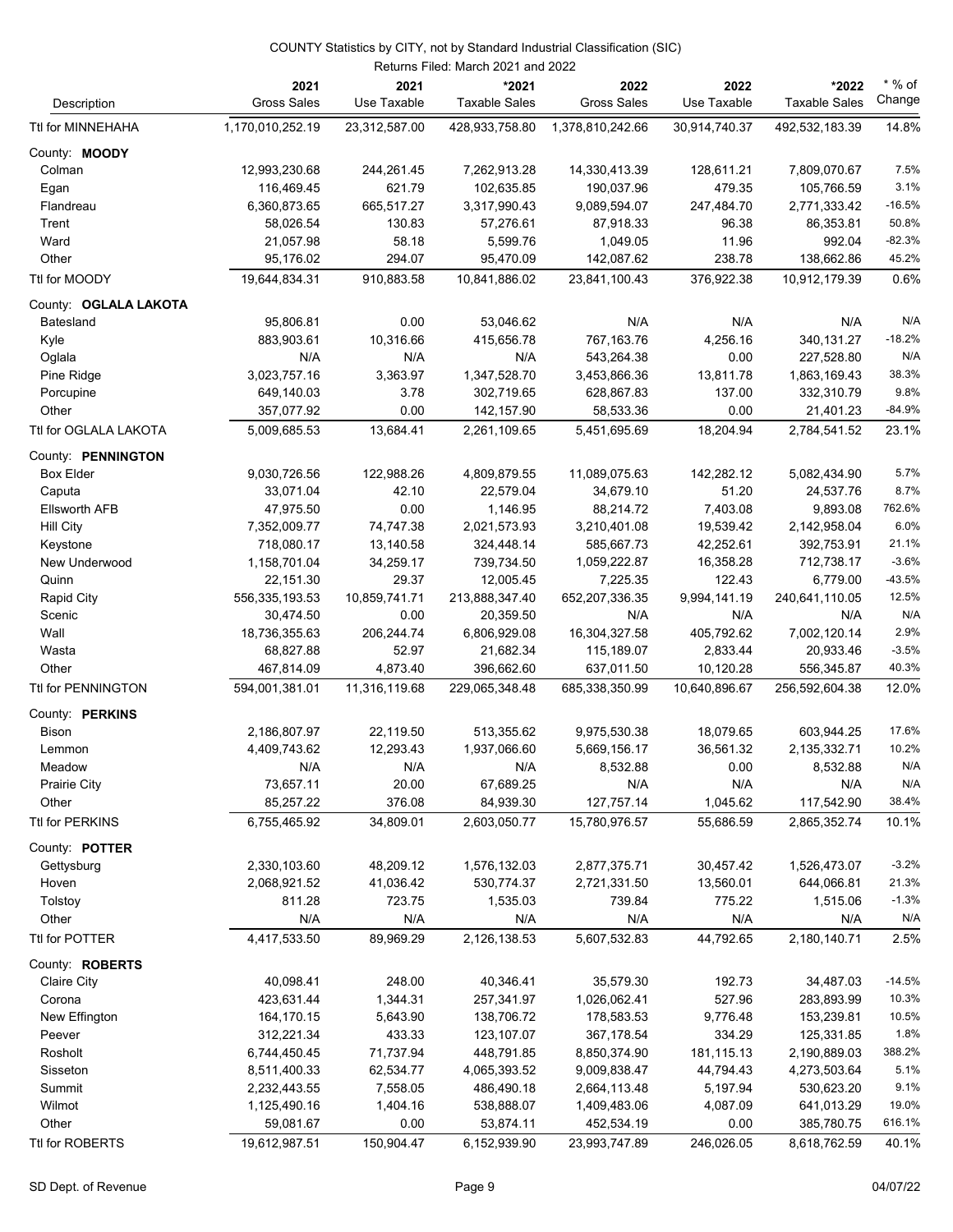|                        |                             |                     | Returns Filed: March 2021 and 2022 |                            |                     |                               |                    |
|------------------------|-----------------------------|---------------------|------------------------------------|----------------------------|---------------------|-------------------------------|--------------------|
| Description            | 2021<br><b>Gross Sales</b>  | 2021<br>Use Taxable | *2021<br><b>Taxable Sales</b>      | 2022<br><b>Gross Sales</b> | 2022<br>Use Taxable | *2022<br><b>Taxable Sales</b> | $*$ % of<br>Change |
| County: SANBORN        |                             |                     |                                    |                            |                     |                               |                    |
| Artesian               | 857,816.81                  | 3,177.49            | 473,896.90                         | 764,727.01                 | 62,277.93           | 440,444.04                    | $-7.1%$            |
| Letcher                | 448,463.68                  | 481.10              | 249,051.72                         | 488,824.01                 | 336.49              | 259,262.15                    | 4.1%               |
| Woonsocket             | 3,158,220.96                | 66,623.02           | 1,003,467.88                       | 2,994,666.11               | 35,952.63           | 1,146,579.75                  | 14.3%              |
| Other                  | N/A                         | N/A                 | N/A                                | N/A                        | N/A                 | N/A                           | N/A                |
| Ttl for SANBORN        | 4,484,992.18                | 70,281.61           | 1,743,666.69                       | 4,293,150.63               | 98,567.05           | 1,875,557.50                  | 7.6%               |
| County: SPINK          |                             |                     |                                    |                            |                     |                               |                    |
| Ashton                 | 190,069.08                  | 1,348.36            | 174,076.00                         | 215,979.60                 | 1,163.85            | 152,446.31                    | $-12.4%$           |
| <b>Brentford</b>       | N/A                         | N/A                 | N/A                                | 20,264.94                  | 1,720.12            | 21,985.06                     | N/A                |
| Conde                  | 1,136,826.20                | 52,506.72           | 186,670.55                         | 1,841,106.60               | 6,922.70            | 106,452.18                    | $-43.0%$           |
| Doland                 | 222,507.21                  | 4,441.40            | 141,358.36                         | 312,455.96                 | 10,144.98           | 139,339.72                    | $-1.4%$            |
| Frankfort              | 147,754.84                  | 28,581.66           | 107,687.26                         | 219,424.48                 | 58,130.92           | 216,262.44                    | 100.8%             |
| Melette                | 1,934,689.77                | 12,314.21           | 277,325.87                         | 740,038.85                 | 3,289.29            | 258,123.64                    | $-6.9%$            |
| Northville             | 12,946.26                   | 100.00              | 13,046.26                          | 17,385.39                  | 100.00              | 17,485.39                     | 34.0%              |
| Redfield               | 15,047,161.62               | 318,567.71          | 6,393,159.82                       | 9,585,677.43               | 804,736.05          | 3,754,832.83                  | $-41.3%$           |
| Tulare                 | 2,696,980.29                | 13,426.67           | 253,605.69                         | 3,475,135.59               | 4,188.77            | 286,880.23                    | 13.1%              |
| Turton                 | 28,734.20                   | 0.00                | 22,777.15                          | 7,976.25                   | 0.00                | 7,885.00                      | $-65.4%$           |
| Other                  | 369,916.45                  | 40,235.33           | 262,085.39                         | 188,237.10                 | 20,839.65           | 126,124.61                    | $-51.9%$           |
| Ttl for SPINK          | 21,787,585.93               | 471.522.05          | 7,831,792.35                       | 16,623,682.19              | 911,236.33          | 5,087,817.41                  | $-35.0%$           |
| County: STANLEY        |                             |                     |                                    |                            |                     |                               |                    |
| <b>Fort Pierre</b>     | 8,646,204.82                | 27,085.26           | 4,037,115.77                       | 8,021,895.56               | 30,779.02           | 4,631,277.16                  | 14.7%              |
| Other                  | 153,555.65                  | 0.00                | 128,657.38                         | 222,457.29                 | 0.00                | 195,871.47                    | 52.2%              |
| Ttl for STANLEY        | 8,799,760.47                | 27,085.26           | 4,165,773.15                       | 8,244,352.85               | 30,779.02           | 4,827,148.63                  | 15.9%              |
| County: SULLY          |                             |                     |                                    |                            |                     |                               |                    |
| Agar                   | 185,208.10                  | 276.00              | 156,524.94                         | 97,769.71                  | 5,925.67            | 90,102.21                     | $-42.4%$           |
| Onida                  | 4, 197, 586. 35             | 31,298.88           | 1,192,027.89                       | 4,047,987.26               | 3,640.11            | 844,585.21                    | $-29.1%$           |
| Other                  | 40,126.80                   | 41.18               | 24,921.08                          | 56,967.82                  | 180.95              | 53,192.35                     | 113.4%             |
| Ttl for SULLY          | 4,422,921.25                | 31,616.06           | 1,373,473.91                       | 4,202,724.79               | 9,746.73            | 987,879.77                    | $-28.1%$           |
| County: TODD           |                             |                     |                                    |                            |                     |                               |                    |
| Mission                | 4,565,015.03                | 44,176.79           | 2,603,583.13                       | 5,711,222.31               | 17,476.77           | 2,798,976.33                  | 7.5%               |
| Parmelee               | N/A                         | N/A                 | N/A                                | 28,145.69                  | 0.00                | 28,145.69                     | N/A                |
| Rosebud                | 1,302,608.57                | 8.51                | 619,716.35                         | 1,469,762.10               | 0.00                | 698,818.11                    | 12.8%              |
| Saint Francis          | N/A                         | N/A                 | N/A                                | 113,698.51                 | 468.90              | 72,240.20                     | N/A                |
| Other                  | 33,672.90                   | 266.52              | 20,981.13                          | N/A                        | N/A                 | N/A                           | N/A                |
| Ttl for TODD           | 5,901,296.50                | 44,451.82           | 3,244,280.61                       | 7,489,890.23               | 17,945.67           | 3,703,837.10                  | 14.2%              |
| County: TRIPP          |                             |                     |                                    |                            |                     |                               |                    |
| Colome                 | 643,464.96                  | 6,734.79            | 193,167.86                         | 662,824.49                 | 1,741.45            | 218,273.52                    | 13.0%              |
| Hamill                 | N/A                         | N/A                 | N/A                                | 101,380.00                 | 0.00                | 101,380.00                    | N/A                |
| Ideal                  | 26,300.00                   | 0.00                | 26,300.00                          | 2,540.09                   | 0.00                | 2,540.09                      | $-90.3%$           |
| Winner                 | 18,795,256.22               | 69,515.45           | 7,898,141.08                       | 16,078,859.80              | 130,087.30          | 8,844,528.19                  | 12.0%              |
| Witten                 | 21,996.91                   | 1,611.33            | 7,778.42                           | 37,179.67                  | 1,608.49            | 7,427.82                      | $-4.5%$            |
| Other<br>Ttl for TRIPP | 121,712.50<br>19,608,730.59 | 0.00<br>77,861.57   | 121,712.50<br>8,247,099.86         | 27,260.88<br>16,910,044.93 | 0.00<br>133,437.24  | 27,260.88<br>9,201,410.50     | $-77.6%$<br>11.6%  |
| County: TURNER         |                             |                     |                                    |                            |                     |                               |                    |
| Centerville            | 1,747,741.64                | 8,512.69            | 1,001,467.59                       | 2,012,380.45               | 5,398.06            | 1,017,020.39                  | 1.6%               |
| Chancellor             | 862,212.36                  | 188,946.77          | 555,014.84                         | 874,523.37                 | 245,663.22          | 529,165.41                    | $-4.7%$            |
| Davis                  | 71,402.02                   | 2,803.20            | 71,030.37                          | 68,189.53                  | 4,404.06            | 53,654.17                     | $-24.5%$           |
| Hurley                 | 614,804.22                  | 1,122.22            | 214,810.04                         | 2,371,544.77               | 21,707.58           | 402,698.94                    | 87.5%              |
| Marion                 | 17, 165, 953. 33            | 1,287,920.59        | 2,437,167.87                       | 17,488,600.63              | 24,140.78           | 1,394,928.80                  | $-42.8%$           |
| Monroe                 | 27,421.72                   | 261.39              | 20,604.23                          | 18,448.97                  | 90.62               | 17,546.32                     | $-14.8%$           |
| Parker                 | 2,678,359.62                | 11,486.64           | 736,077.00                         | 2,985,793.74               | 43,337.97           | 1,217,447.59                  | 65.4%              |
| Viborg                 | 1,463,083.90                | 67,722.20           | 727,679.99                         | 1,719,389.00               | 60,597.38           | 841,989.73                    | 15.7%              |
| Other                  | 398,004.46                  | 1,679.84            | 331,538.16                         | 389,324.36                 | 13,709.29           | 346,734.97                    | 4.6%               |
| Ttl for TURNER         | 25,028,983.27               | 1,570,455.54        | 6,095,390.09                       | 27,928,194.82              | 419,048.97          | 5,821,186.32                  | $-4.5%$            |
| County: UNION          |                             |                     |                                    |                            |                     |                               |                    |
| Alcester               | 4,511,664.28                | 5,736.13            | 428,850.96                         | 5,189,920.21               | 15,224.76           | 443,781.47                    | 3.5%               |
| SD Dept. of Revenue    |                             |                     | Page 10                            |                            |                     |                               | 04/07/22           |